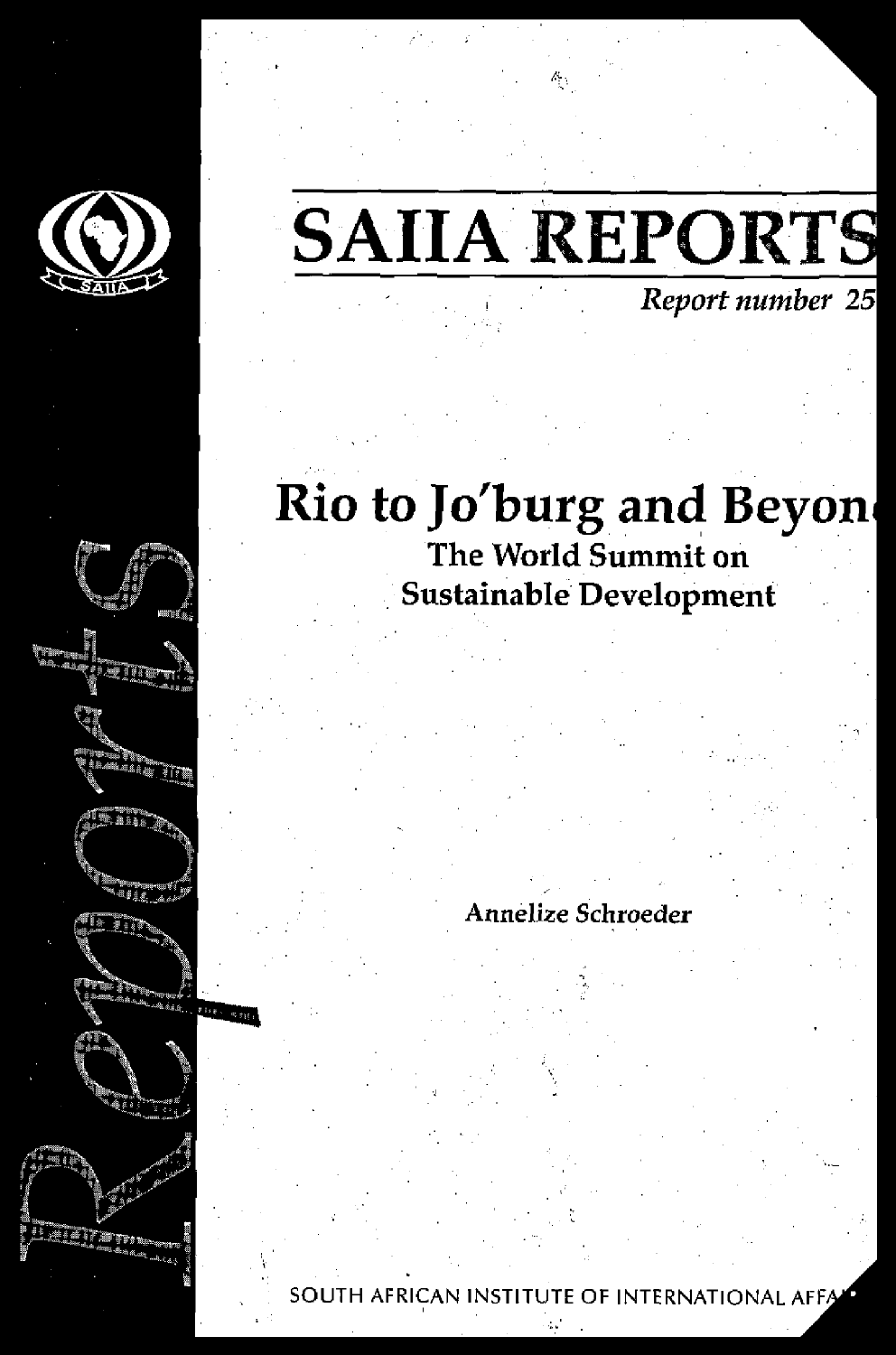# **DO MOL BEMONE S3AIH3HV VUVS**

## **Rio to Jo'burg and Beyond**

The World Summit on Sustainable Development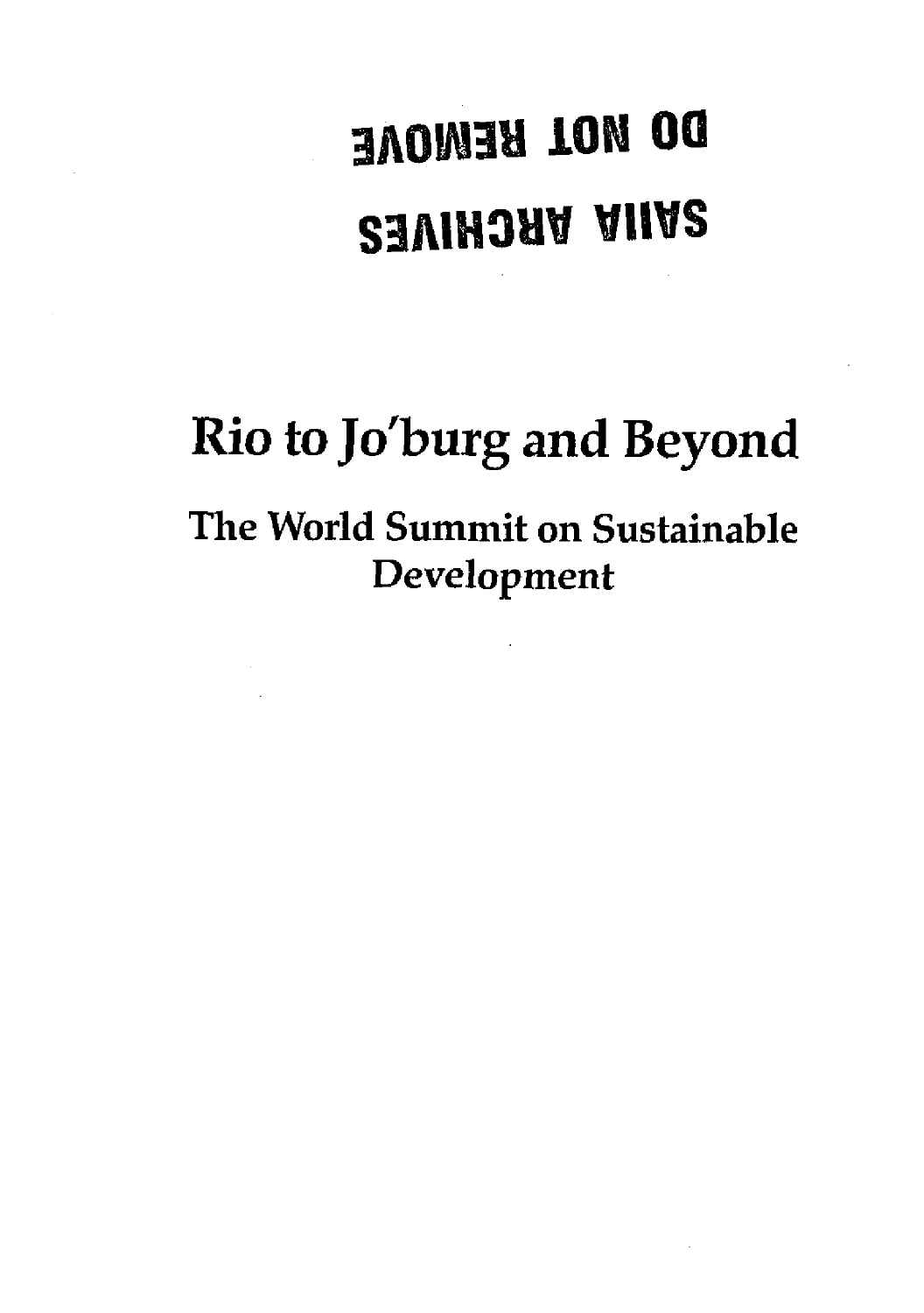Copyright © 2002 

All rights reserved

#### THE SOUTH AFRICAN INSTITUTE OF INTERNATIONAL AFFAIRS

ISBN: 1-919810-52-8

SAIIA Report No. 25

#### **SAIIA National Office Bearers**

Fred Phaswana Elisabeth Bradley • Moeletsi Mbeki Brian Hawksworth • Alec Pienaar Dr Greg Mills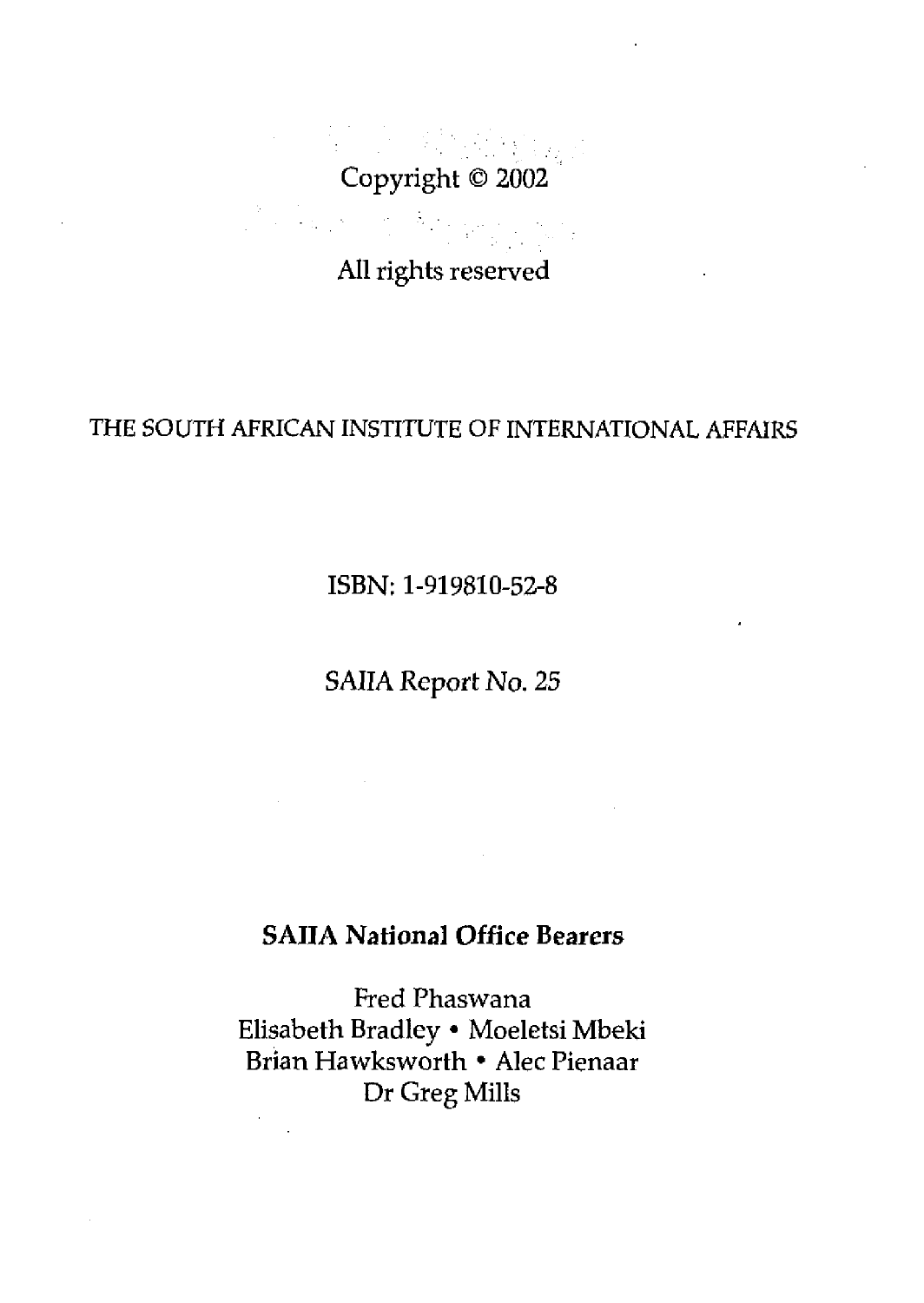## Rio to Jo'burg and Beyond The World Summit on Sustainable Development

Annelize Schroeder<sup>1</sup>

#### Executive Summary

Sustainable development, the focus of the 2002 Johannesburg Summit, comprises three pillars: economic, environmental and social. Striking a balance between these developmental comparatives is a key tenet of the 2002 Summit and beyond, for governments, inter-governmental organisations (IGOs) and non-governmental organisations (NGOs).

*Meeting* the development targets set by the 1992 Rio Conference has proven difficult. Whereas official development assistance (ODA) was targeted to increase from 0.33% of GNP to *0.7%,* this has instead declined to 0.22%. The debt burden for developing states has not decreased, but increased by 34%.

The key challenges for the United Nations World Summit on Sustainable Development .(WSSD), however, are not only *to* impart a notion of global partnership and sharing on environmental and developmental issues, but to link these concepts in practice.

ı ANNELIZE SCHROEDER is the Director of Operations at the South African Institute of International Affairs (SAIIA).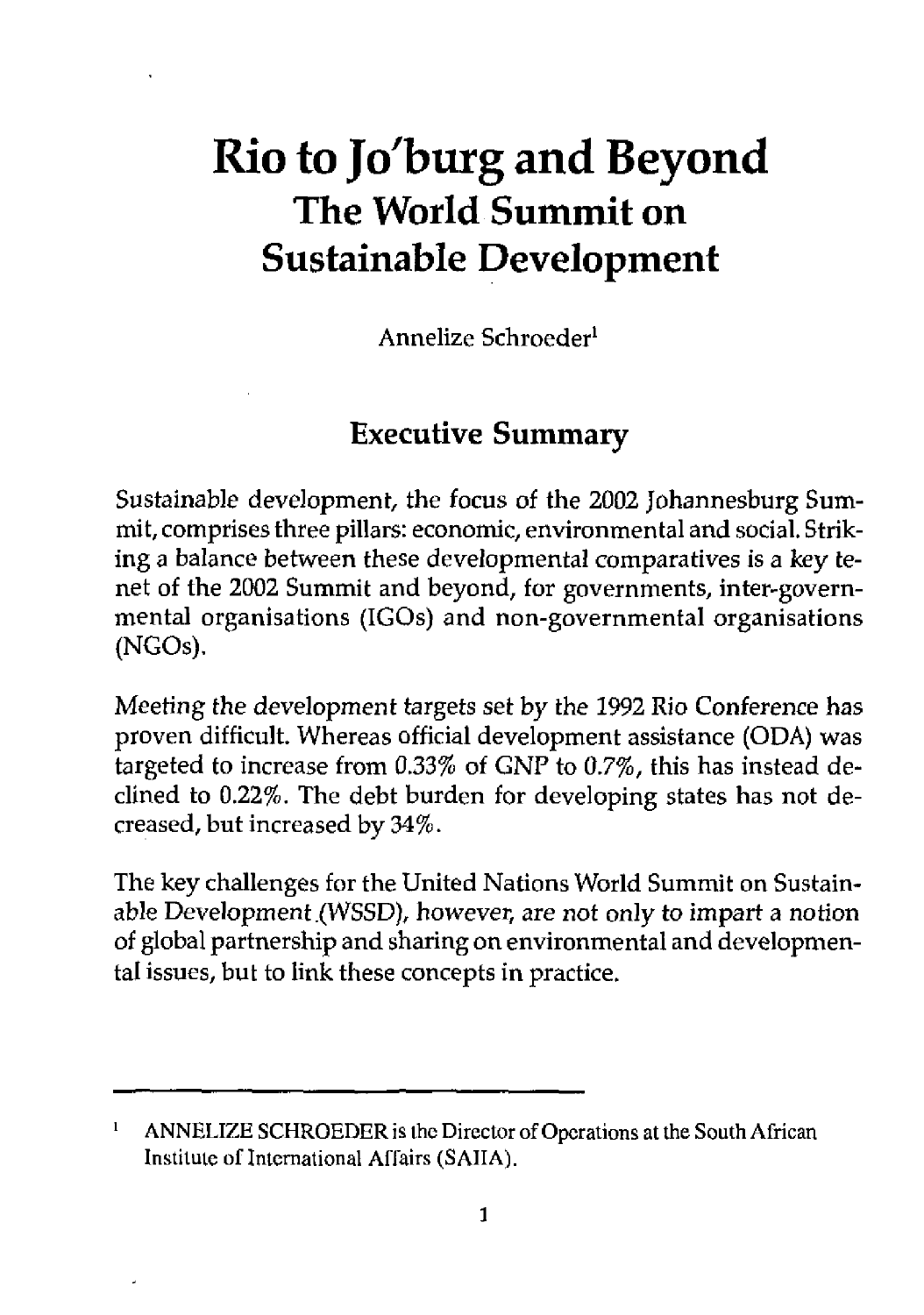#### Introduction

*Humanity stands at a defining moment in history. We are confronted with a perpetuation of disparities between and within nations, a worsening of poverty, hunger, ill health and illiteracy, and the continuing deterioration of the ecosystems on which we depend for our well being. However, integration of environment and development concerns and greater attention to them will lead to the fulfillment of basic needs, improved living standards for all, better protected and managed ecosystems and a safer, more prosperous future. No nation can achieve this on its own; but together we can*—*in a global partnership for sustainable development.<sup>2</sup>*

World leaders and interest groups will gather in Johannesburg from 26 August to 4 September 2002 for the WSSD. Approximately 70,000 people will attend to discuss the implementation of sustainable development and map the road ahead. This meeting is a follow-on to the 1992 Rio conference, though strenuous attempts have been made not to portray the event as Rio+10 and to shift the agenda accordingly.

In planning the WSSD, as much attention has arguably been focused on the logistical arrangements as on the agenda of the meeting. However, critical issues to be tackled at the summit include the following:

- Differences in perception over the focus of the conference exist between those who see it as a concentration on 'sustainable development' and those who view environmental and ecological concerns as the priority. These differences have been evident in the run-up to the WSSD, and are echoed in the divisions between developed and developing countries.
- The relationship between regional and continental initiatives, such as the New Partnership for Africa's Development (NEPAD), and their consistency with the outcomes of the WSSD.

 $\mathbf{z}$ *Agenda 21,* A/CONF/151/26, Vol I, Office of Public Information, New York, 1992.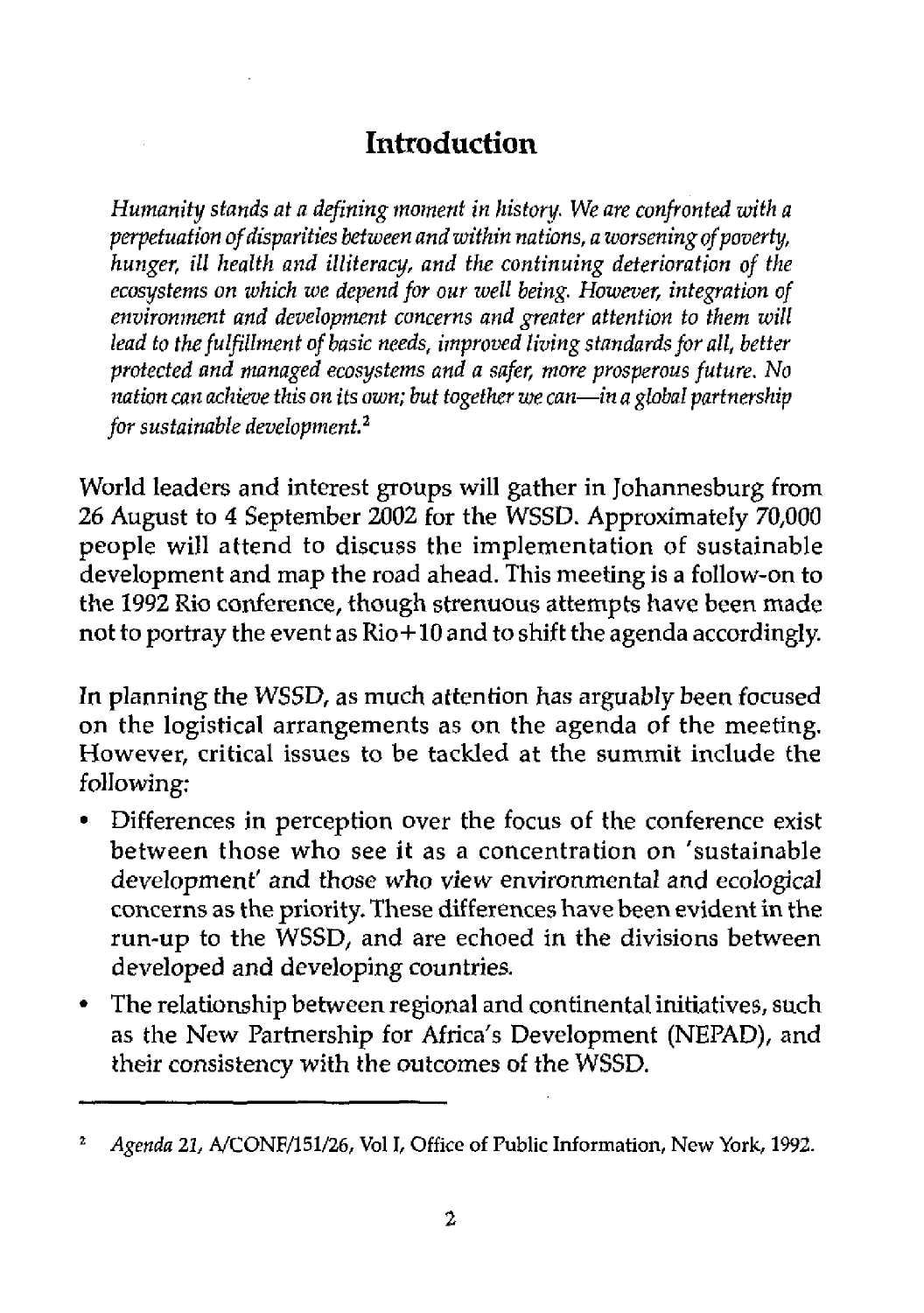- The role and agenda of NGOs, increasingly active participants on the global environmental and political-economic stages, and their relationship with governmental bodies.
- The relationship between monetary aid, technical assistance and the meeting of developmental commitments within a specific timeframe.

This *SAHA Report* focuses on the history of sustainable development, international attempts to create and focus attention *on* this important issue, and prospects for the post-Johannesburg era. It is divided into three sections: First, the historical background; second, preparations for the Johannesburg WSSD; and third, likely outcomes on future scenarios.

#### Section One: Historical Background

The road to Johannesburg did not start at Rio, but instead in Stockholm, Sweden, where the United Nations Conference on the Human Environment was held in June 1972. The Stockholm conference was significant because it was then for the first time that environmental issues appeared on the international political agenda. Economic growth and industrial pollution were then recognised as posing a threat to the environment. The Conference also recognised the relationship between poverty and development, and the influence of that link on the environment. Developing countries argued that poverty posed the worst threat to the environment, and that economic growth had to be pursued at all costs.<sup>3</sup> The Stockholm Conference thus witnessed the first signs of the extent of the polarisation between North and South in the sometimes conflicting priorities of economic growth and

See *http://www.ecobeetie.com/stockhotm/htm.*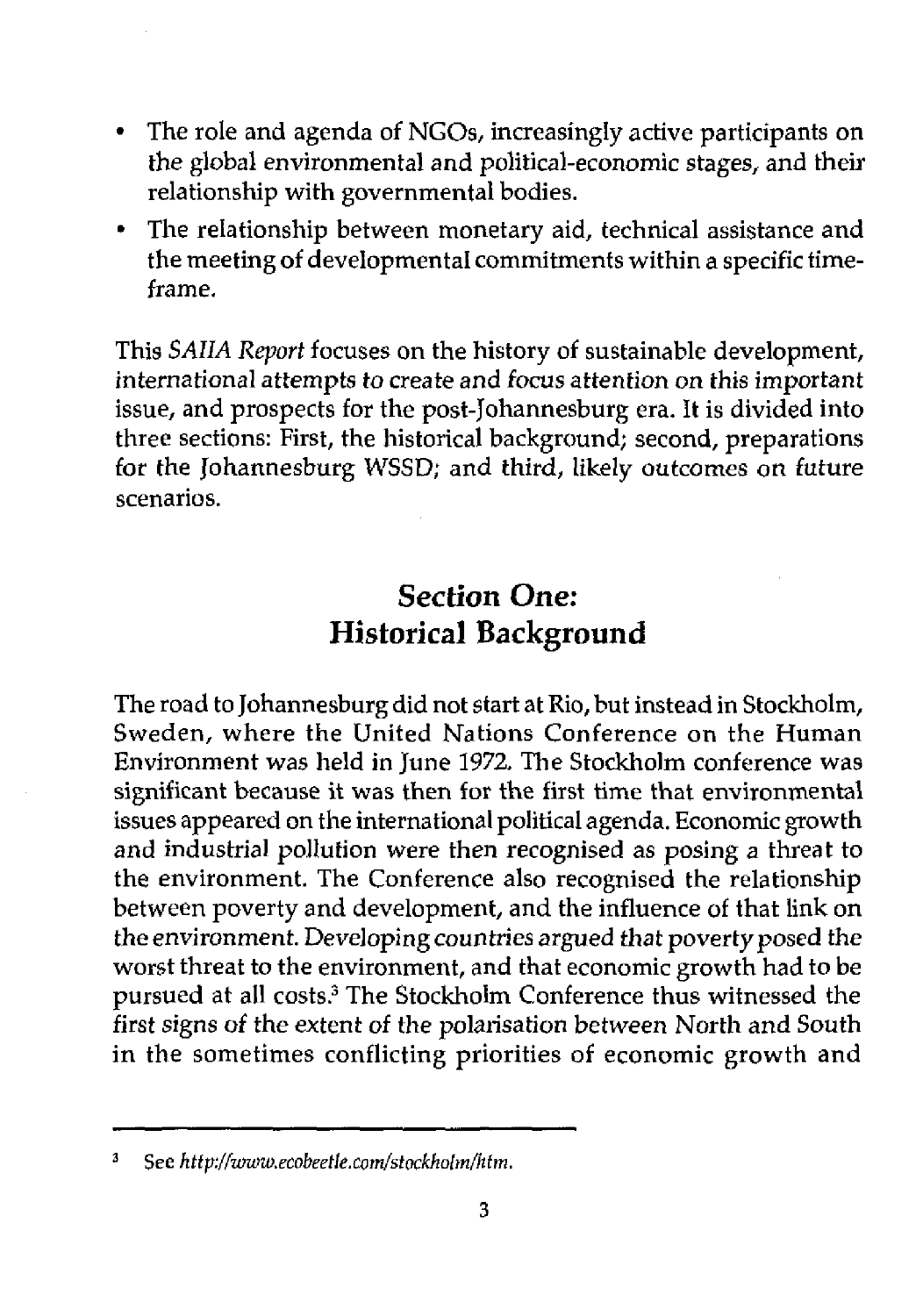environmental protection which have dominated the debate for 30 years.

In the wake of the Stockholm Conference, the United Nations Environment Programme (UNEP) was established and the Convention on International Trade in Endangered Species of Wild Fauna and Flora (CITES) was adopted.

Although the Stockholm Conference at its closing session agreed to convene a second UN Conference on the Human Environment, another 15 years were to pass before the world was reminded of its commitment. In 1987 the World Commission on Environment and Development published its report *Our Common Future* (also known as the Brundtland Report). This document outlined the concept of 'sustainable development' which was identified as:' ... development that meets the needs of the present without compromising the ability of future generations to meet their own needs.' The report was primarily concerned with securing global equity and redistributing resources towards poorer nations, whilst encouraging their economic growth. It identified three components of sustainable development, which remain valid in negotiations today. These are: environmental protection, economic growth and social equity. The report also recommended an integrated approach to policy-making in which environmental protection and long-term economic growth were seen as complementary.<sup>4</sup>

The publication of the Brundtland Report and its adoption by the UN General Assembly in 1987 started a process that culminated in the UN Conference on Environment and Development (UNCED), also known as the Rio Conference, or Rio Summit.

<sup>4</sup> See *http:/www,mmu.ac.uk/aric/eae/sustainability/Older/Brundtland\_Report.html.*

<sup>5</sup> See http://www.foei.org/publications/link/98/3980400.html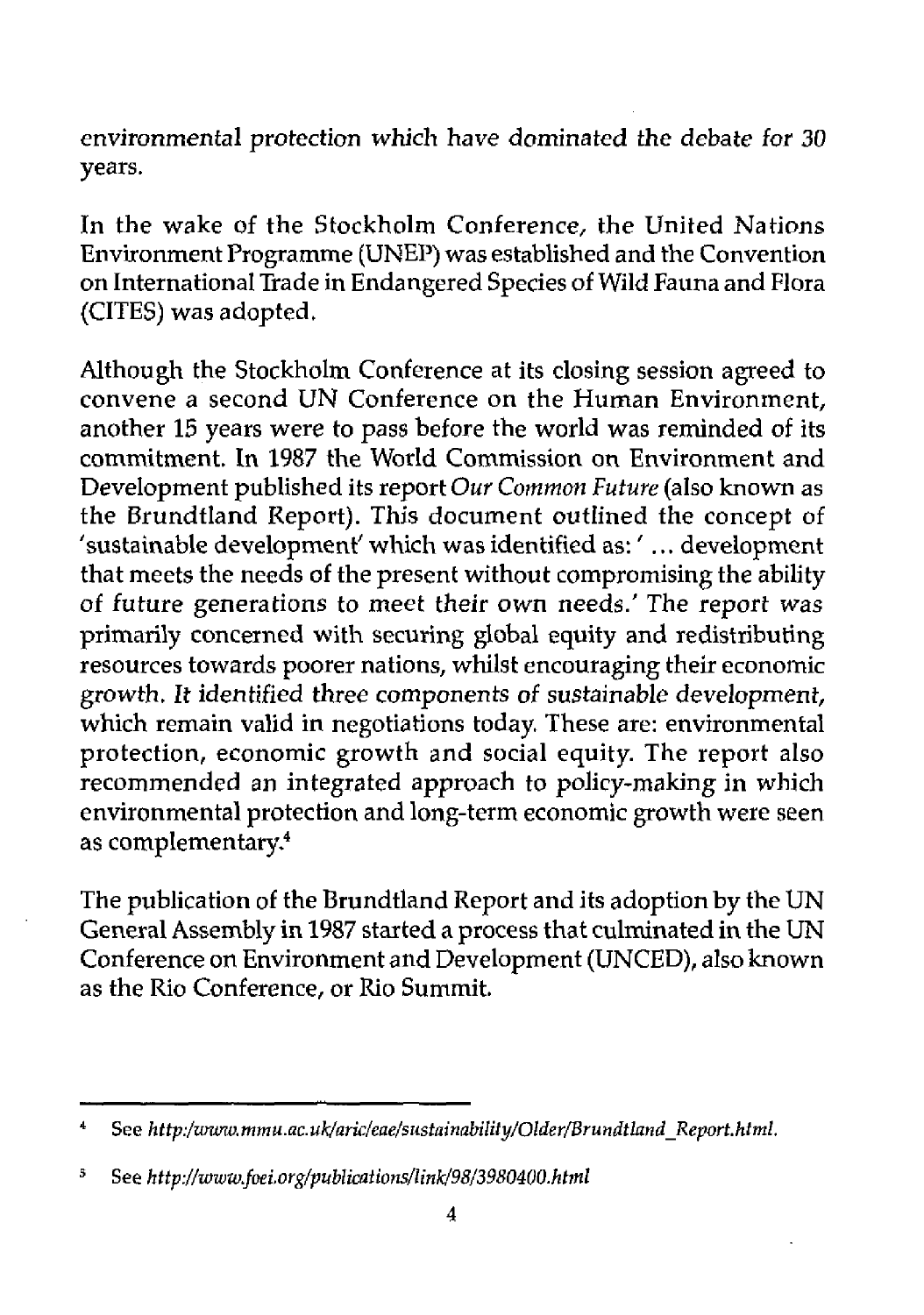#### **The Rio Summit**

More than 100 Heads of State met between 3-14 June 1992 in Rio de Janeiro, Brazil, for the Rio Summit which provided the occasion for significant progress in multilateral policies on sustainable development. Several important documents and legal instruments were adopted:

- the Rio Declaration on Environment and Development;
- • *Agenda* 22, the action plan to address sustainable development for the future;
- the Framework Convention on Climate Change (FCCC);
- the Convention on Biological Diversity;
- the Statement on Forest Principles and a new, integrated approach *to* the problem of desertification which led to the adoption of the Convention on Desertification in 1994.<sup>5</sup>

The Rio Summit also resulted in the establishment of the Commission on Sustainable Development (CSD) in December 1992 as a functional body of the UN Economic and Social Council (ECOSOC). Based in New York, the Commission assists in improving the UN's co-ordination of environmental and development activities. Its mandate is threefold.

The Commission reviews progress at international, regional and national levels in the implementation of recommendations and commitments contained in the final documents of Rio. These are Agenda 21, the Rio Declaration on Environment and Development, and the Authoritative Statement of Principles for a Global Consensus on the Management, Conservation and Sustainable Development of All Types of Forests (also known as the Forest Principles) which are not legally binding.

See *http://www.un.org/esa/sustdev/csdback.htm*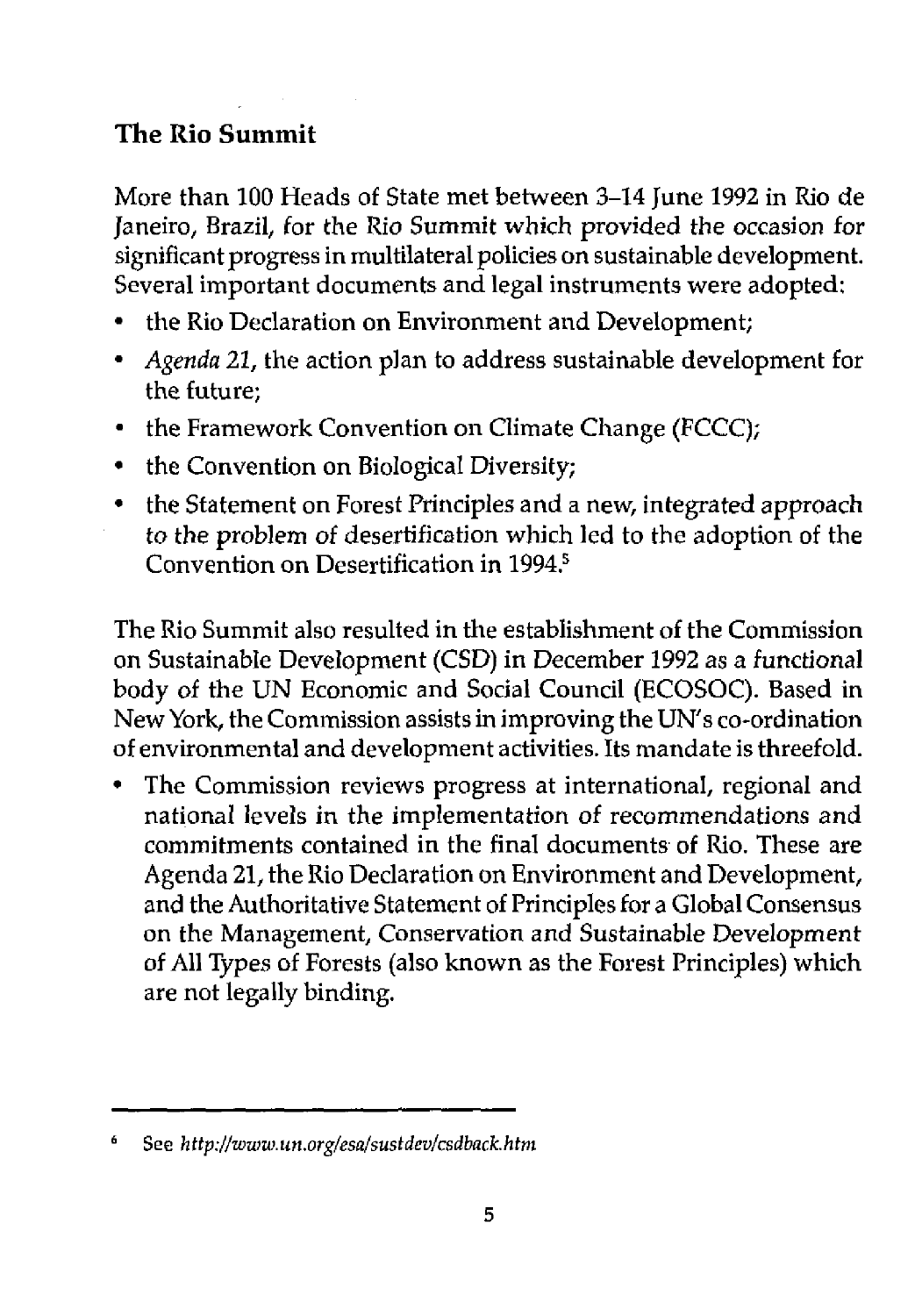- The Commission is also expected to provide policy guidance and suggest options for activities so as to follow up on commitments made at Rio to achieve sustainable development.
- The Commission also aims to promote dialogue and build  $\bullet$ partnerships for sustainable development with governments, the international community and the major groups identified in Agenda 21 as key actors outside the central government who have a role to play in bringing about sustainable development. These groups include women, youth, indigenous peoples, NGOs, local authorities, workers and trade unions, business and industry, the scientific community and farmers.<sup>6</sup>

#### Understanding Agenda 21

Agenda 21, a 300-page action plan for the 21<sup>st</sup> century, will form the backbone of negotiations on sustainable development at the Johannesburg Summit, although its provisions will not be renegotiated. It is thus examined here in detail.

Agenda 21 is a broad-ranging, long-term and ambitious document, covering socio-economic issues, conservation and resource management, means of implementation and ways to strengthen the roles of different players/

While the Rio Declaration focused primarily on the inter-relationship between man and environment, Agenda 21 provided an action plan aimed at ensuring a better life for all. Agenda 21 is complementary to the Brundtland Report and carried further its message that socio-

<sup>7</sup> Social partners for sustainable development include the youth, indigenous people, non-governmental organisations, local authorities, workers and trade unions, representatives of business and industry, members of the scientific and technological community and farmers.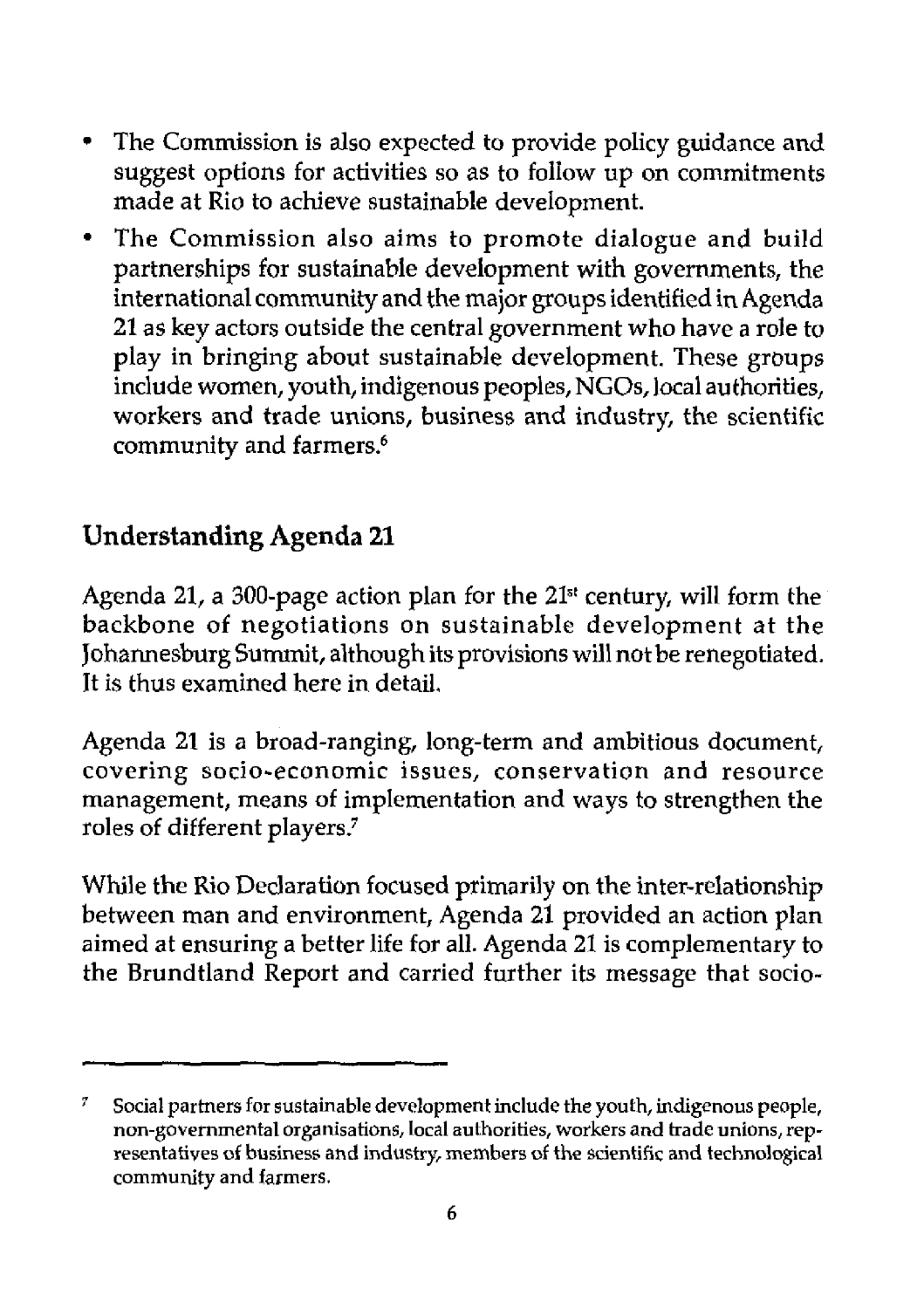economic development and environmental protection are not mutually exclusive and should be addressed through effective policy measures.

In Agenda 21 the needs of developing countries were clearly spelt out, and proposals to redress the imbalances between the developed and developing countries made. The Agenda placed a heavy responsibility on developed countries to assist developing countries in reaching the goal of sustainable development, requiring that they should provide ODA to developing countries calculated according to the United Nations formula of 0.7% of gross national product (GNP). Agenda 21 also set very broad targets for achieving its objectives.

#### *Social and Economic Dimensions*

*A key* aim of the Agenda was to address the huge socio-economic disparities between North and South. The most serious problems relate, *inter alia,* to the trade barriers faced by developing countries, their indebtedness, inadequate development finance, limited access to developed country markets, and falling prices for the commodities that are the main products of many developing economies.

Agenda 21 proposed trade liberalisation, the provision of adequate financial resources, debt relief and the promotion of macro-economic policies conducive to development and the sustainability of the environment. Agenda 21 also called for the rejection of protectionism and the removal of tariff and non-tariff barriers, and urged increased investment in developing countries.

The Agenda called for greater attention to sustainable consumption patterns which would require new national policies. Governments should ensure greater efficiency in the use of energy and resources, reduce the amount *of* energy and materials used per unit in the production of goods and services, promote research and development in environmentally sound technologies, assist developing countries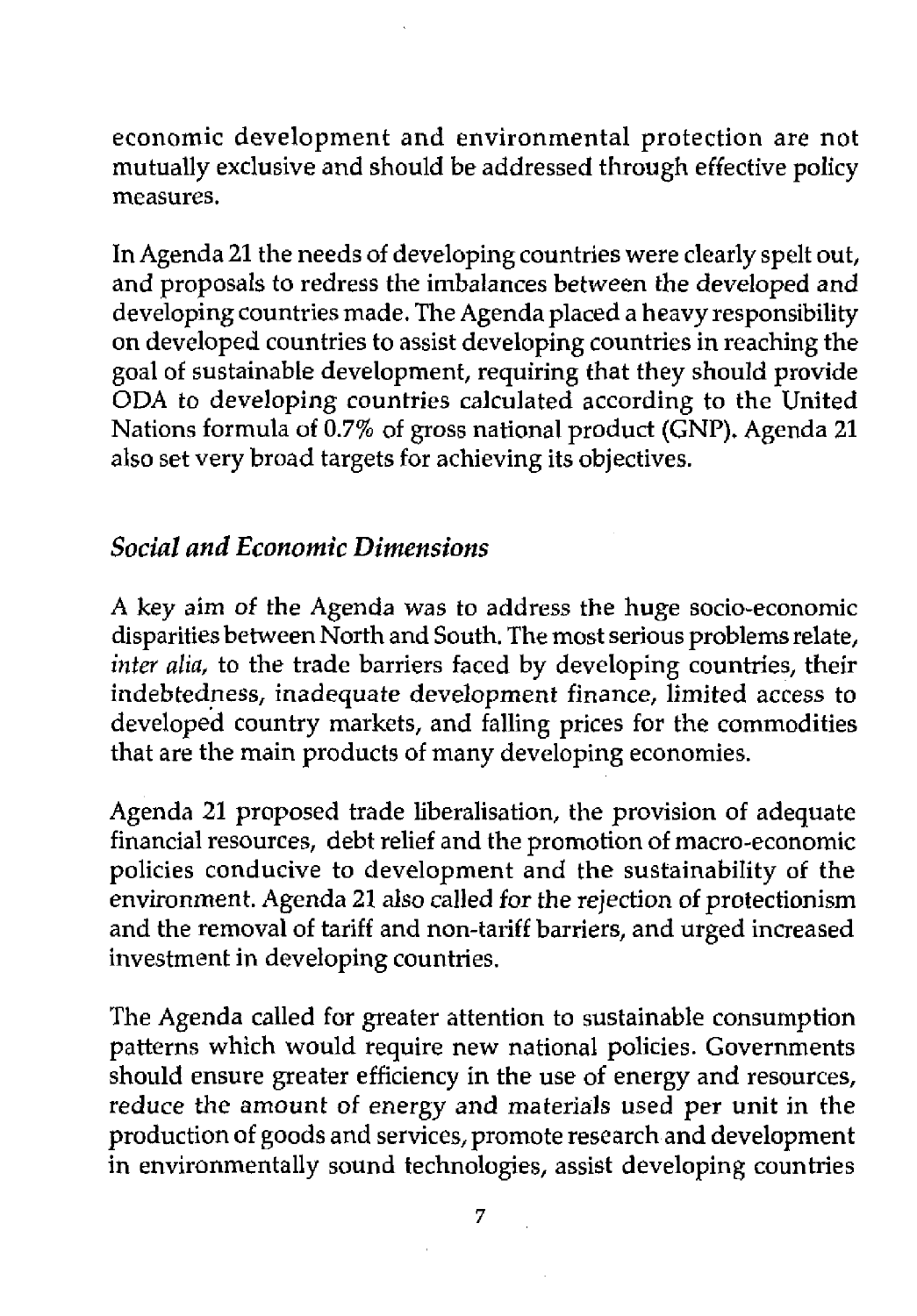in using these technologies and use new and renewable sources of energy and natural resources.

To integrate population concerns into national planning, policy and decision-making, Agenda 21 called on governments to combine environmental and population issues in a holistic view of development. This would ensure that education, housing and public works form part of an overall strategy to achieve health for all by the year 2000. In addition, Agenda 21 cautioned governments against the strain that HIV/AIDS was likely to place on health care resources. With regard to urban health problems, the Agenda set a target of 10-40% on the improvement level in health indicators for, *inter alia,* infant and maternal mortality by 2000.

Agenda 21 also emphasised the need for governments to adopt policies that will help to eradicate poverty. These include policies on health care and basic education; and policies on the rights of women, children and indigenous peoples. Governments were also asked to support community-driven attempts to secure sustainable ways of earning a living for local populations. Support could take the form of giving greater power to communities by generating employment, and by prioritising education and training.

The Agenda also proposed the full integration of environmental and developmental issues for government decision-making on economic, social, fiscal, energy, agricultural, transportation, trade and other policies. It also called for environmental costs to be incorporated in the decisions of producers and consumers and for a partnership to be created between government and business to deal with sustainable development issues.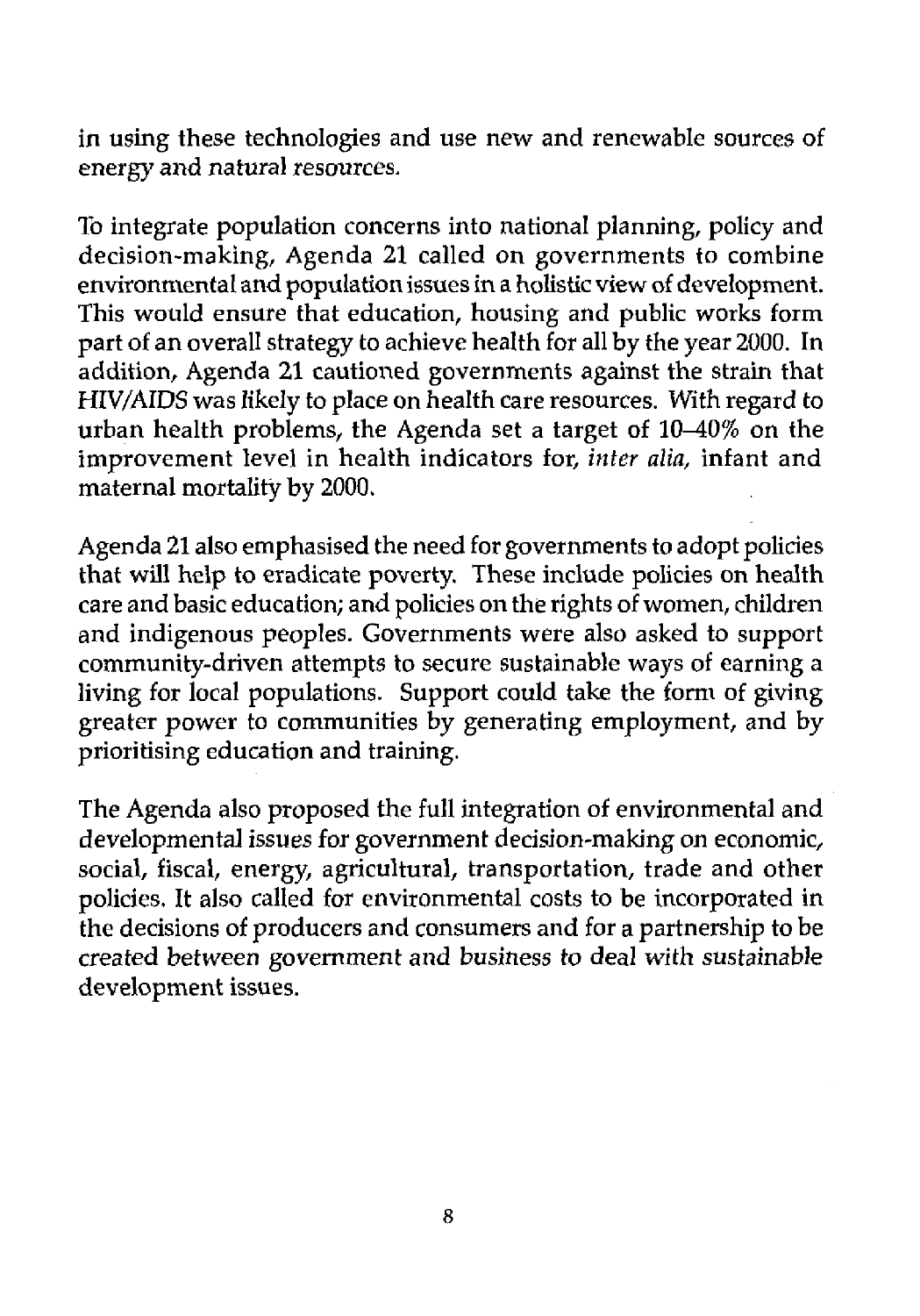#### *Conservation and Management of Resources for Development*

In the Agenda, countries were called upon to control the emission of greenhouse gases and to rely more on new and renewable energy sources. Governments were asked to adopt sustainable land-resource management policies, and focus on decision-making. Three mechanisms were *proposed to* address the problem: research into conducting impact, risk, cost and benefit assessments; consultation with the public on land-resource matters; and the participation of civil society in decision-making processes.

#### *Means of Implementation*

Agenda 21 also made the following recommendations on the financial mechanisms required. Substantial additional financial resources, including grants or concessional financing at predictable levels, would be required by developing countries.

Other available funding resources and mechanisms were identified as:

- the International Development Association (IDA) as well as regional and sub-regional development banks;
- the Global Environment Facility (GEF), jointly managed by the World Bank, the UN Development Programme (UNDP) and the UN Environmental Programme (UNEP);
- specialised agencies, UN bodies and multilateral institutions;
- debt relief measures for low- and middle-income developing countries;
- increased private funding and direct investment; and
- innovative financing.

Agenda 21 stated that developing countries in particular need access to new and efficient technologies to alleviate poverty and human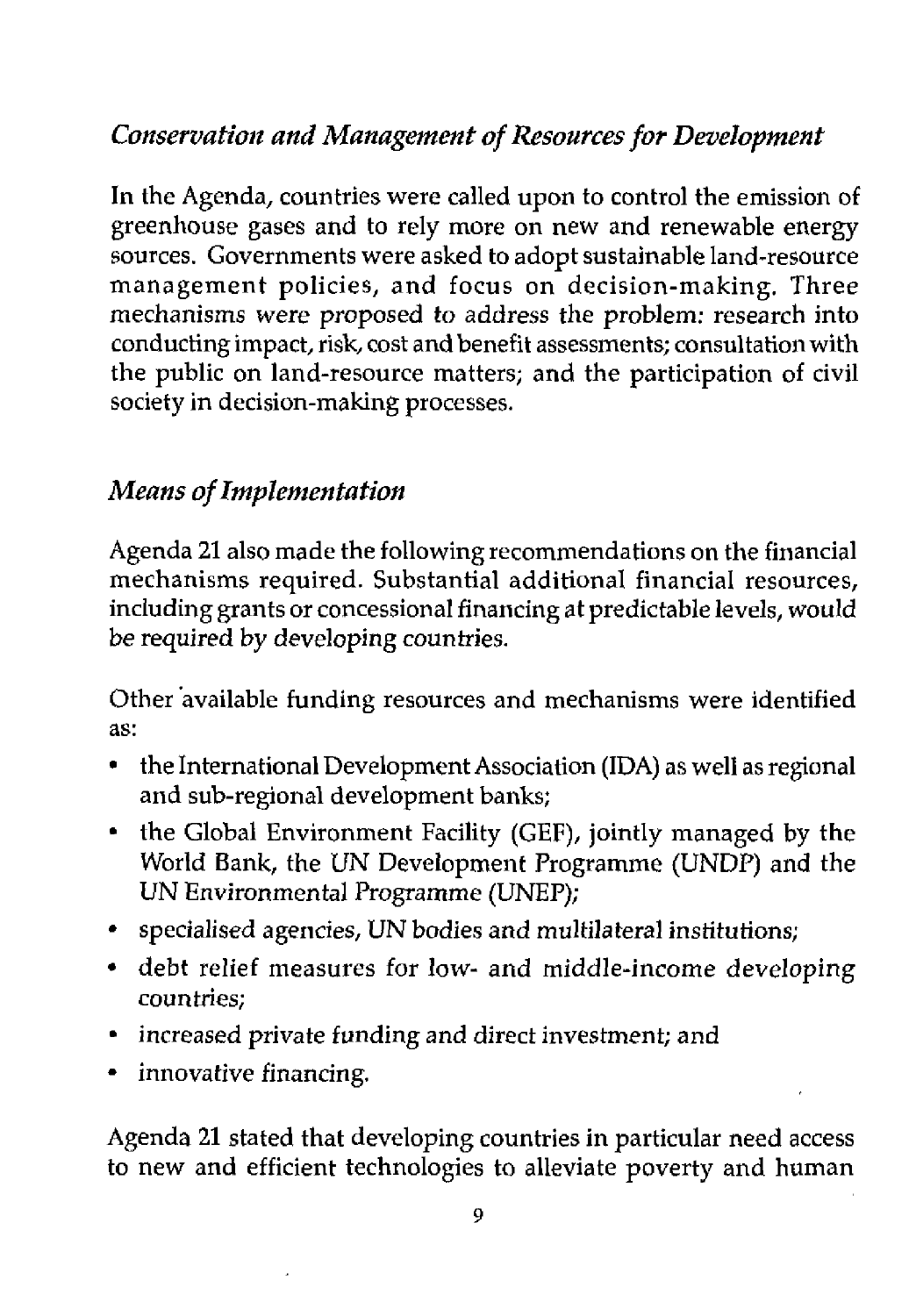suffering. National policies (including subsidies, taxes and regulations) should encourage the private and public sectors to become innovative and to remove barriers to the transfer of knowledge and technology. The international community should assist developing countries to assess their technology needs, and to exchange with other countries the knowledge they had gained. When the Agenda was published in 1992, it called upon countries to complete, by 1994, a review of their capacity-building needs. It was envisaged that bilateral technical aid to developing countries would amount to approximately \$15 billion annually, one fourth of total ODA.

Agenda 21 also addressed the role of institutions within the UN, postconference arrangements and the relationship between the UN system and other international, regional, national and non-governmental institutions, organisations and groups. The document proposed that the UN General Assembly consider holding a special session no later than 1997 to review and appraise the implementation of the action plan, and that a Commission on Sustainable Development should be established no later than 1993. At its  $47<sup>th</sup>$  session in 1997, the General Assembly was to determine the Commission's relationship with other intergovernmental bodies concerned with the environment and development. The task of monitoring the co-operation and exchange of information between the UN system and the multilateral financial institutions was given to the Administrative Committee on Coordination, headed by the Secretary-General of the UN. Technical and operational assistance, as well as co-ordination necessary for the programmes of Agenda 21 was to be provided through the strengthening of the United Nations Development Programme (UNDP) and United Nations Environmental Programme (UNEP). The United Nations Conference on Trade and Development (UNCTAD) was also to play an important role.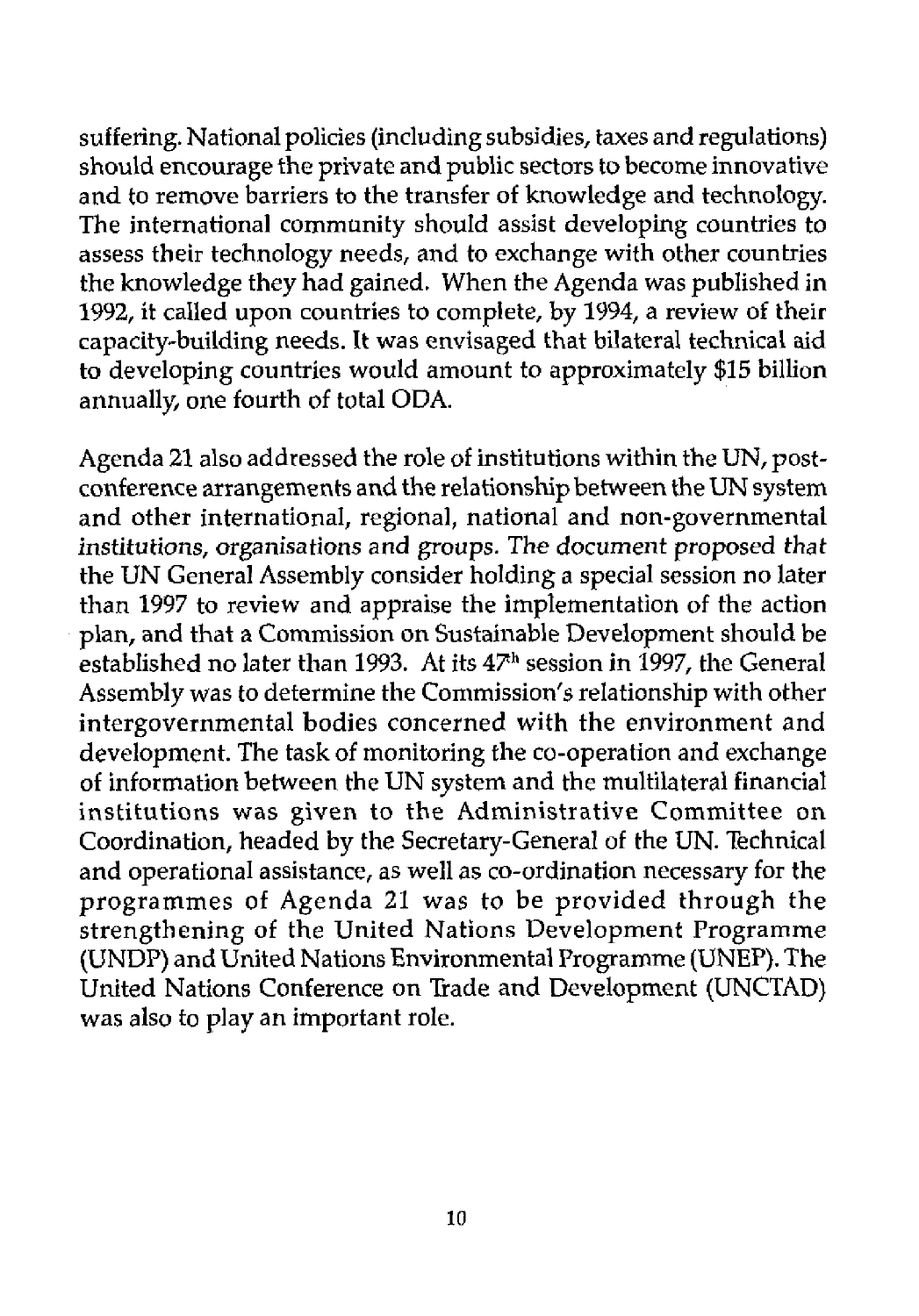#### Section Two: The Road from Rio to Johannesburg

After the Rio Summit it became clear that Agenda 21 could be implemented only *it* all *oi* the mechanisms identified *at* the Summit were set in motion immediately to reach the targets set. Several important conferences have taken place since 1992 to give effect to the implementation of the proposals in the Agenda. These include the Fourth (Beijing) World Conference on Women (1995), UNCTAD (1996), Rio+5 (1997), the Doha Ministerial Meeting (2001), and the Monterrey Meeting (2002).

The outcomes of these meetings, accompanied by the decisions of the World Trade Organisation (WTO), are briefly examined below.

#### The Fourth World Conference on Women: Beijing, 4-15 September 1995

The position of women, particularly those in developing societies, is today regarded as a key indicator of good social, economic and political governance. The UN Secretary-General at the time, Boutros Boutros-Ghali, noted in 1995 that:

Without progress in the situation of women, there can be no true social development. Human Rights are not worthy [of] the name if they exclude the female half of humanity. The struggle for women's equality is part of the struggle for a better world for all human beings and all societies.

*The Worlds Women 2000: Trends and Statistics,* Office of Public Information, United Nations, New York, 2002.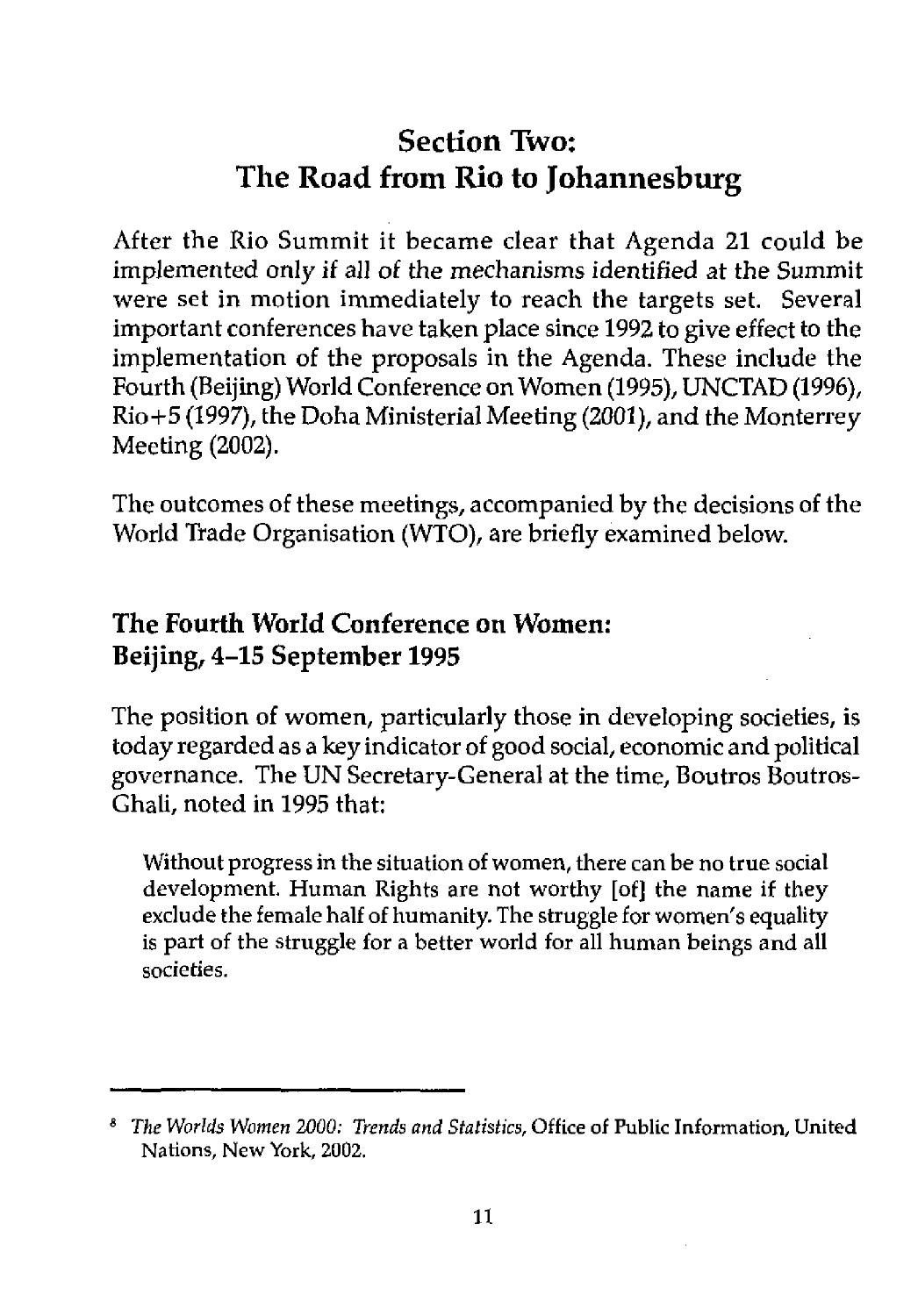Although improvements in certain areas, (such as education and economic activity) have been recorded, there are still areas of concern. According to the UN:

- Physical and sexual abuses affect millions of girls and women worldwide. Figures released in 2002 (based on reports in 1991) indicate high sexual abuse in any relationship (excluding current partners) in the following countries: Nicaragua (52 %), Puerto Rico (48%), Bangladesh (47%) and Ethiopia (45%).
- Women and girls comprise half of the world's refugees. They are particularly vulnerable to sexual violence while in transit, in refugee camps and during resettlement.
- Women comprise an increasing share of the world's labour force (at least one-third in all regions, except in northern Africa and western Asia).
- Women remain at the lower end of a segregated labour market, and continue to be employed in a limited range of occupations, to hold positions of little or no authority, and receive even less pay than men.<sup>8</sup>

Within this context, delegates met in Beijing, China, between 4-15 September 1995 to attend the Fourth World Conference on Women. The ensuing report called on countries to respect women's rights, grant them socio-economic equality and independence, prevent and ultimately eliminate violence against women, and give full support to the 1985 *Nairobi Forward-Looking Strategies for the Advancement of Women* by the end of the 20<sup>th</sup> century.<sup>9</sup>

The Conference adopted a *Platform for Action* which undertook a new international commitment to women's empowerment and was aimed at accelerating the implementation of the *Nairobi Forward-Looking*

<sup>9</sup> *Report* on *the Fourth World Conference on Women,* A/CONE177/20, United Nations Publications, 17 October 1995.

<sup>10</sup> See *http://www.undp.org/fwcw/plat.htm.*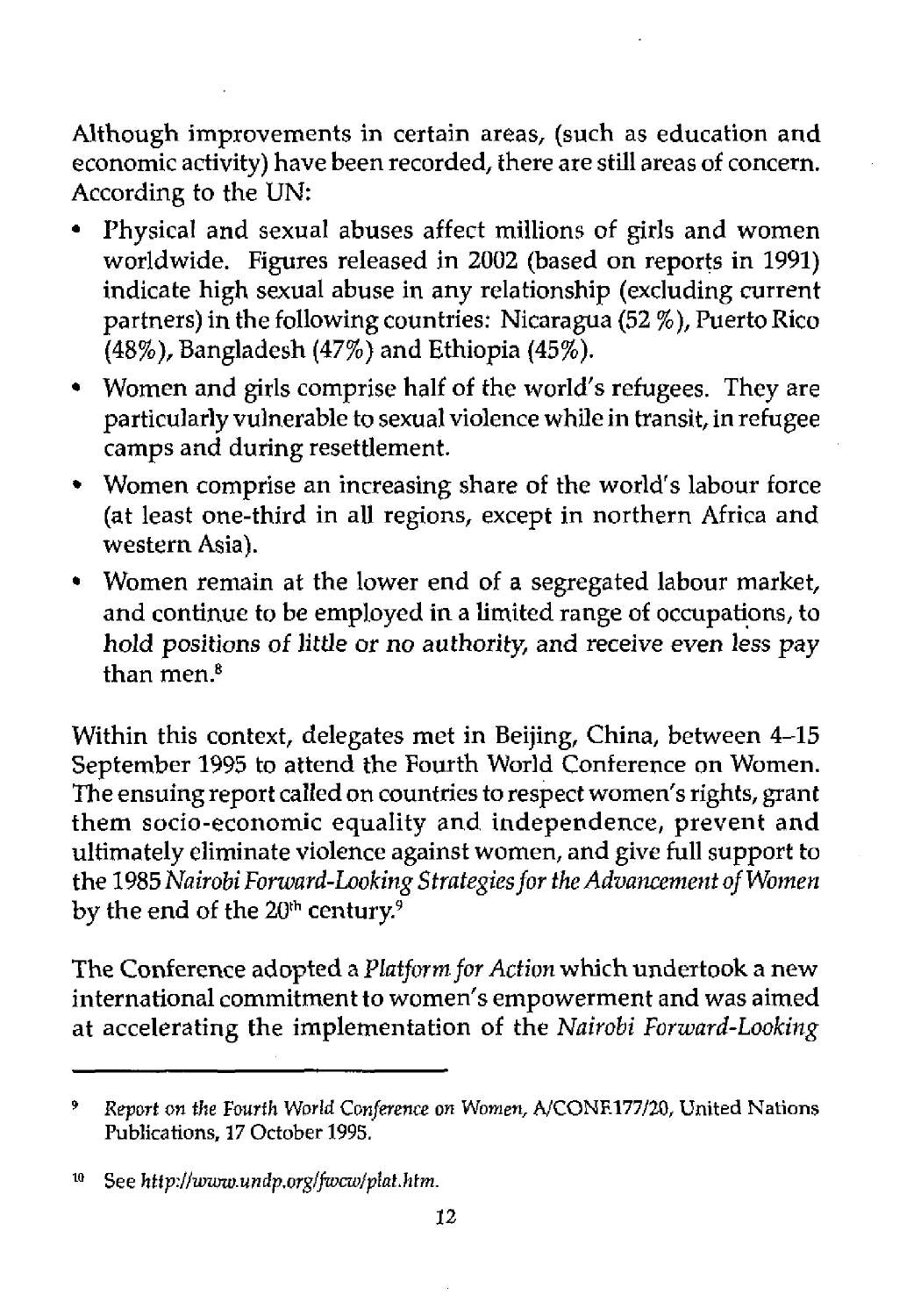*Strategy for the Advancement of Women.* The document called for the removal of obstacles to women's participation in all spheres of public and private life through a full and equal share in economic, social, cultural and *political* decision-making, and *outlined the* actions *to he* taken on national and international levels to remove the existing obstacles.<sup>10</sup>

Seven years after the Beijing Conference, there has been some progress *on the goals set* While some analysts argue that this is *due to new* technologies and globalisation, which affect men and women equally, others indicate that the gains for women have been lost during the economic and political transitions in some countries. It appears that real and lasting change in the quality of women's lives will take years *to* accomplish.

One of the targets set by the Beijing *Platform for Action* was to close the gender gap in primary and secondary school education by 2005 and to reduce illiteracy rates by the year 2000. Statistics released by the UN reveal that the gender gap in enrolment in primary and secondary levels is closing. These gender differences in education cannnot be eradicated by 2005. In 22 African and nine Asian countries, the gap is still wide, with enrolment ratios for girls more than 80% less than boys. Girls' access to, and completion of, secondary education is still limited, particularly in rural areas.

The *Platform for Action* advocated that women should be allowed to a more active role in decision-making processes. UN statistics show that during the first part of 2000, only nine women were heads of state or government. In 1998, eight percent of the world's cabinet ministers were women, compared to six percent in 1994. Sweden is the only country with a majority of women ministers—55%. However, since 1995, significant progress has been made in the appointment of women to sub-ministerial positions, particularly in the Caribbean and the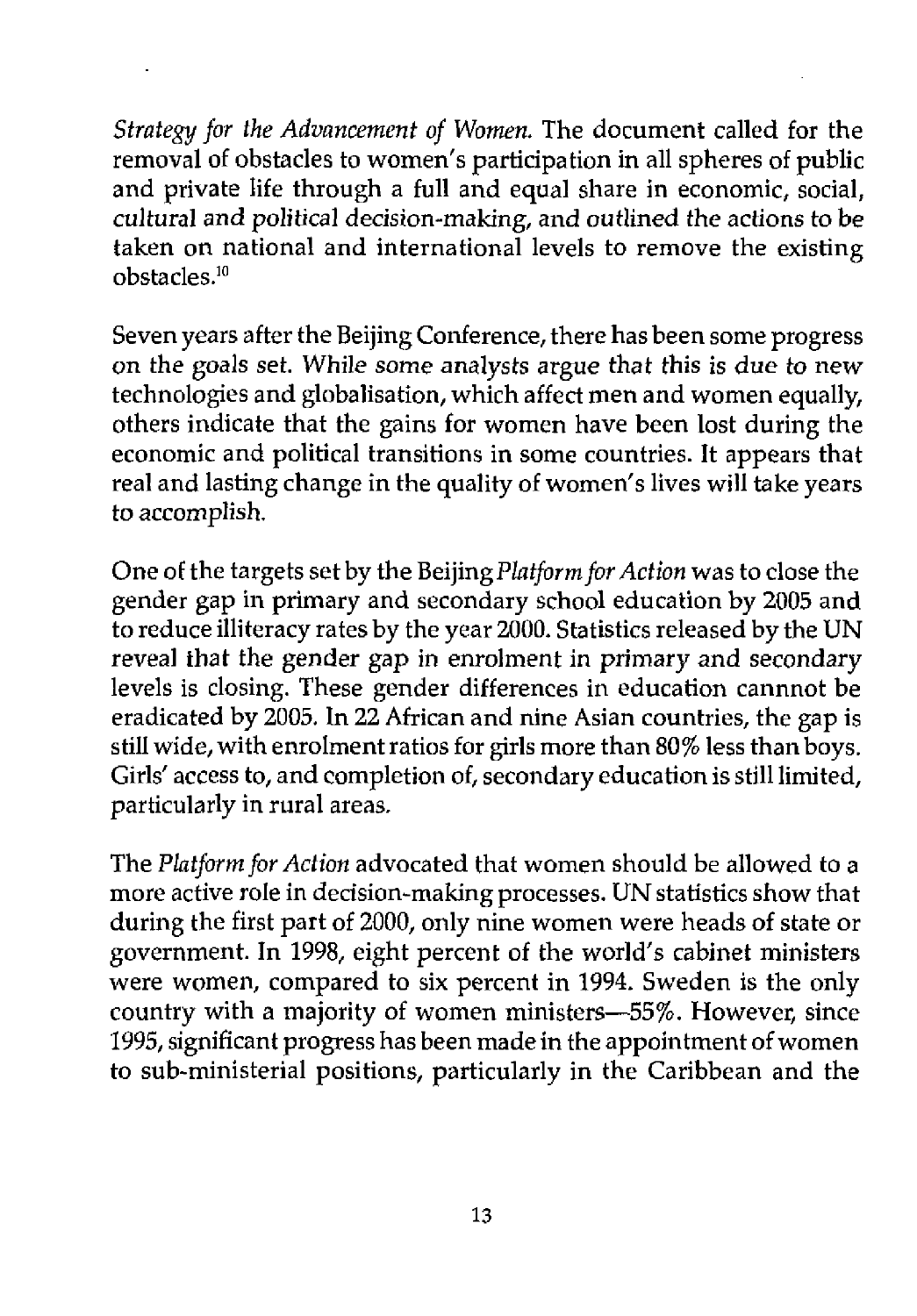developed regions outside Europe, where women hold approximately 20% of such positions.

Regarding women's role in economic activity, statistics reveal that rates in this sphere have increased over the past two decades in all regions except sub-Saharan Africa, the transitional economies of Eastern Europe and Central Asia, and Oceania, The largest increase occurred in South America, where the involvement of women in the economy rose from 26% to 45% between 1980 and 1997. The lowest rates were found in Northern Africa and Western Asia, where less than one-third of women were economically active.

The statistics paint a depressing picture of the influence of AIDS on women, and suggest that the toll of HIV/AIDS on women will sharply increase. According to recent Joint United Nations Programme on HIV/ AIDS (UNAIDS) global estimates, women now account for almost half of both the 32.4 million adults currently living with HIV/AIDS and of the 12.7 million adults who have died from the disease since the epidemic began. In 1999,52% of the 2.1 million adults who died from AIDS worldwide were women. The majority of these deaths occurred in sub-Saharan Africa, where women account for 55% of those infected with HIV/AIDS. Currently, there are 12 African women infected with the virus for every 10 African men.<sup>11</sup>

The importance of the Beijing Conference was in highlighting the major issues that confront women world-wide. The steps that were outlined in the Beijing *Platform for Action* aimed to address these problems, and from the figures released by the UN, it seems as if significant progress has been made in many regions. However, in areas such as sub-Saharan Africa and Southern and Western Asia, much more needs to be done. There is no doubt that WSSD will pay significant attention to these

*n See http://wzuw.unctad.org/en/special/u9midra.htm*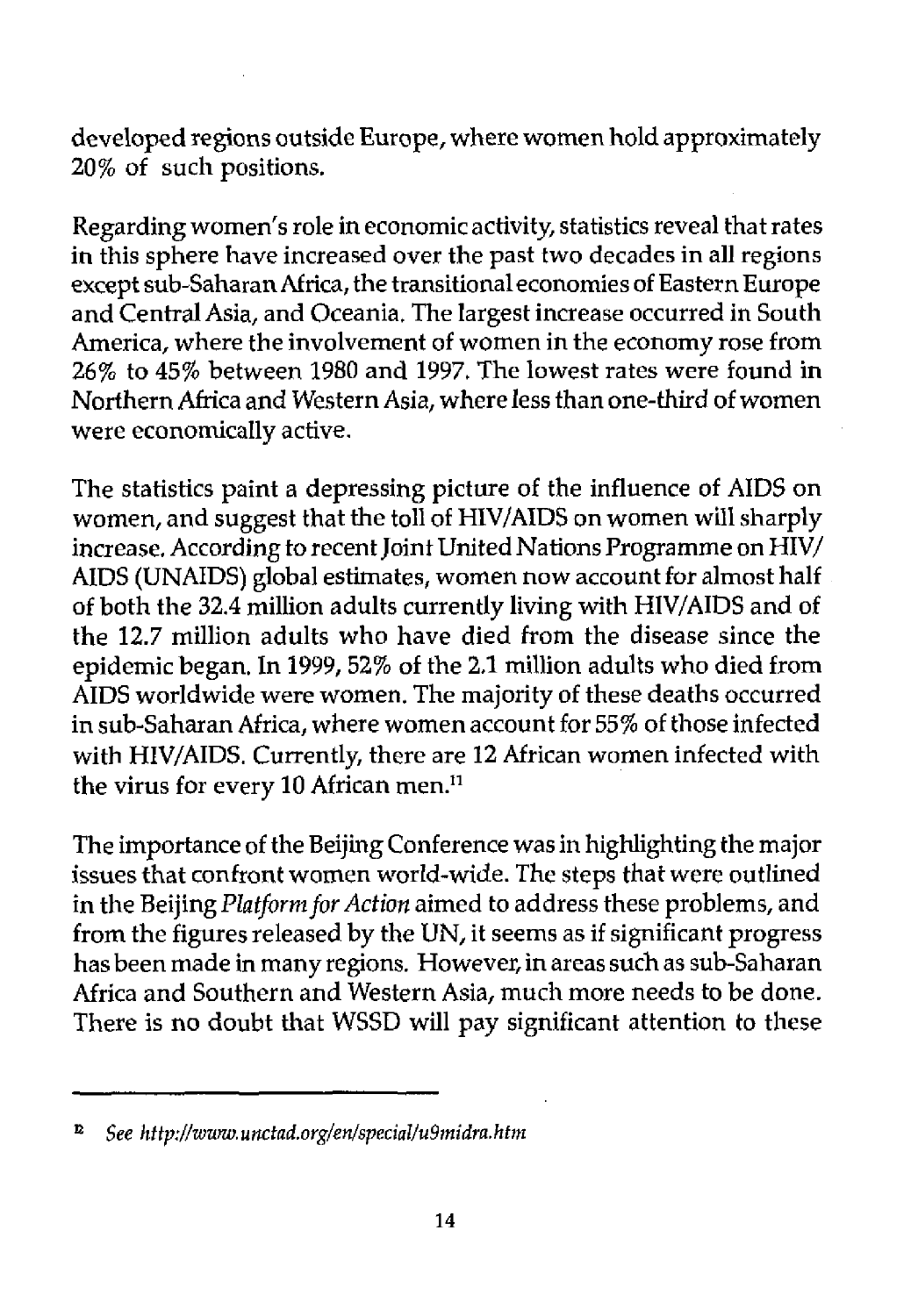areas and devise more steps towards rectifying and improving the status of women.

#### UNCTAD: Midrand, 26 April-ll May 1996

UNCTAD held its ninth session in Midrand, South Africa, between 26 April-ll May 1996. The event was billed as: 'Promoting growth and sustainable development in a globalising and liberalising world economy'.

One of the most significant changes that had occurred since the previous conference was the creation of the WTO, which strengthened the rules-based trading system and furthered the process of liberalisation. This, in turn, opened up new opportunities for sustainable development and growth. UNCTAD IX was therefore taken as an opportunity to define the relationship between the two organisations. It was agreed that UNCTAD should continue *to work* towards assisting developing countries to identify their requirements relating to trade negotiations, fulfilling WTO obligations and negotiating trade issues effectively.

A further important consequence of the UNCTAD IX session in the context of sustainable development was the adoption of the so-called *Partnership for Growth and Development* This document outlined steps to be taken internationally to facilitate the integration of developing countries, and in particular Least Developed Countries (LDCs) into the global economy and international trading system. The document stated that the notion of 'partnership' should be based on a clear definition of roles. These are intergovernmental co-operation between

*n See http://wzvw.unctad.org/en/special/u9midra.htm*

<sup>13</sup>  *See http://www.unctad.org/sg/statements.en.htm*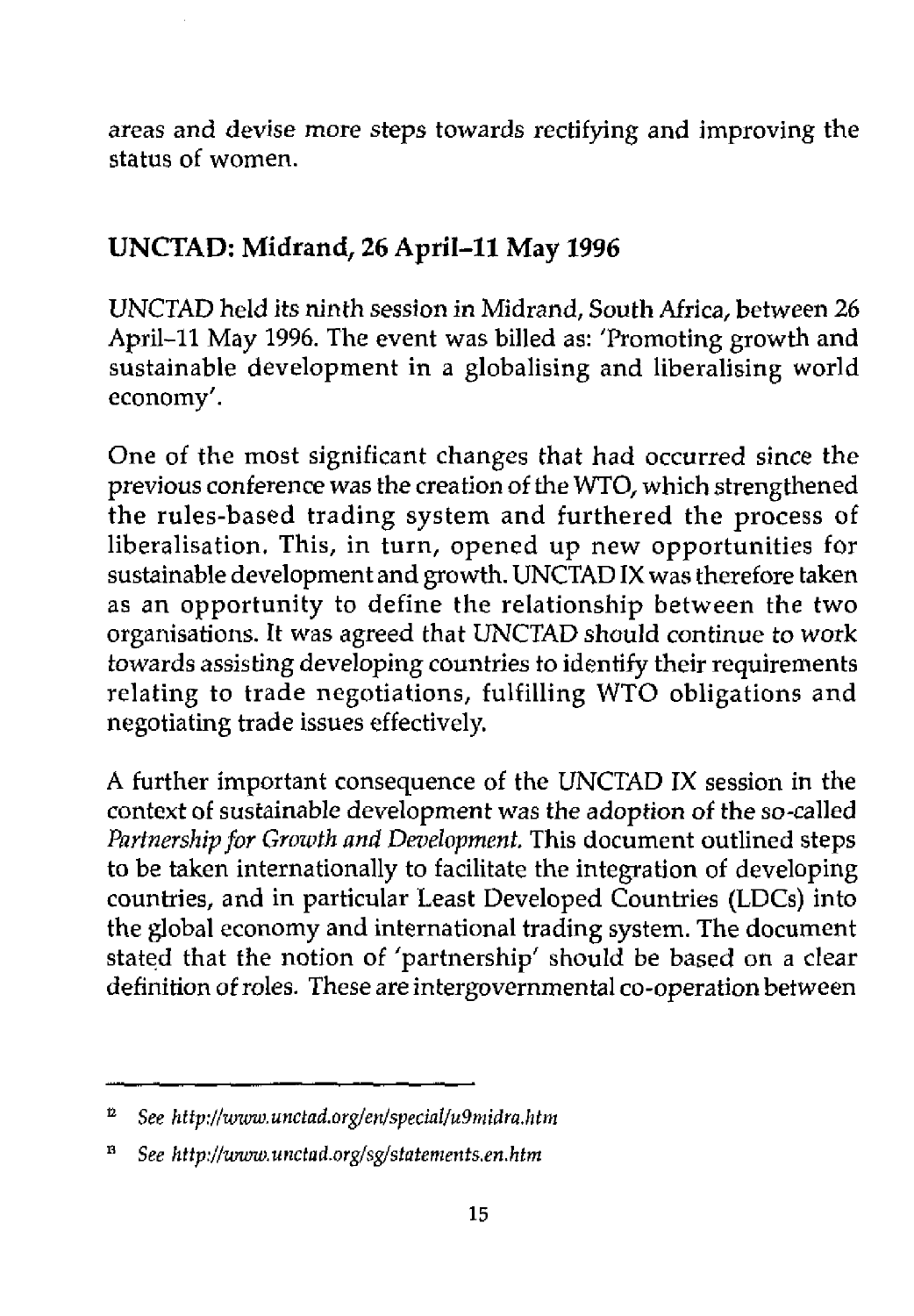developed and developing countries, among developing countries themselves (with special attention to LDCs); the effective co-ordination and complementarity of multilateral institutions; the mobilisation of human resources; and partnerships between the public and private sector.<sup>12</sup>

Although the UNCTAD debate focused mainly on the integration of developing countries into the global economic system, subsequent discussions went further to embrace environmental issues. The interdependence of trade and environmental issues featured strongly in the post-Doha period (to be described later in this document), but also included an UNCTAD programme on the environment.<sup>13</sup>

UNCTAD IX was one of several conferences held during the 1990s that aimed at establishing international benchmarks for human security and development. While it highlighted the plight of LDCs and once again placed the developmental needs of Africa on the international agenda, it also gave prominence to the idea of 'partnership for development', which later became one of the pillars of NEPAD. Yet, these gains became secondary when viewed against the high-profile agenda of the WTO.

#### Rio+5

At a special session of the UN General Assembly held between 23-27 June 1997 in New York, the international community was afforded the opportunity to review the implementation of Agenda 21. The purpose of the meeting was four-fold:

• to revive commitments towards sustainable development made at Rio;

*Critical Trends-Global Change and Sustainable Development,* United Nations, New 14 York, 1997, p.l.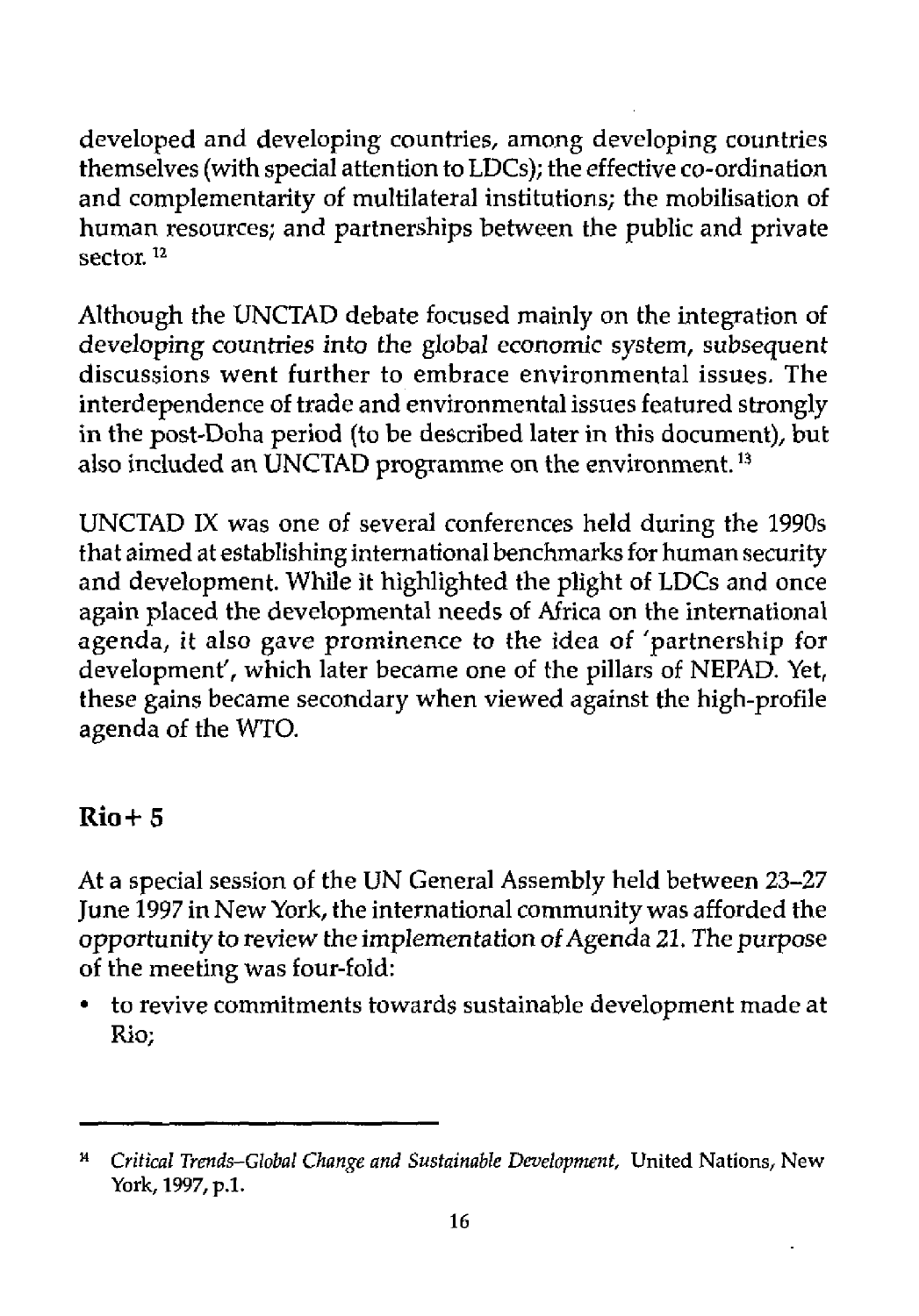- to assess the successes and failures of Agenda 21, and to propose measures to strengthen these;
- to identify new challenges; and
- to emphasise issues that had not been addressed in sufficient depth at Rio.<sup>14</sup>

Although the conference accomplished its mandate, it was seen by many developing countries as a failure. No further commitments were made in addition to those made at Rio. The developing countries regarded the process as stagnant and sabotaged by the developed countries. Perhaps the two most serious issues of disappointment for the developing countries were the failure of the developed countries to pledge increased monetary aid and technical assistance, and the fact that no agreement was reached on specific time-bound frameworks for the implementation of Agenda 21. These two issues will enjoy priority attention at the forthcoming WSSD.

#### **World Trade Organisation**

Pursuant to the objectives of Agenda 21, the preamble of *theMarrakesh Agreement Establishing the WTO,* signed in April 1994, reiterated the commitment made two years earlier at Rio, that the international community would make positive efforts to ensure that developing countries and especially LDCs secured a share in the growth of world trade. Developing countries believe that this commitment *was* an empty promise, as the plight of the poor became worse in the ensuing years.

The period after the Seattle WTO negotiations in 1999 saw the organisation crippled by deadlock and disagreements between members, with virtually no decisions taken or implemented. However, the events of 11 September 2001 played an important role in creating a

<sup>15</sup>  *Doha Ministerial Declaration,* World Trade Organisation: WT/MIN(01)/DEC/l.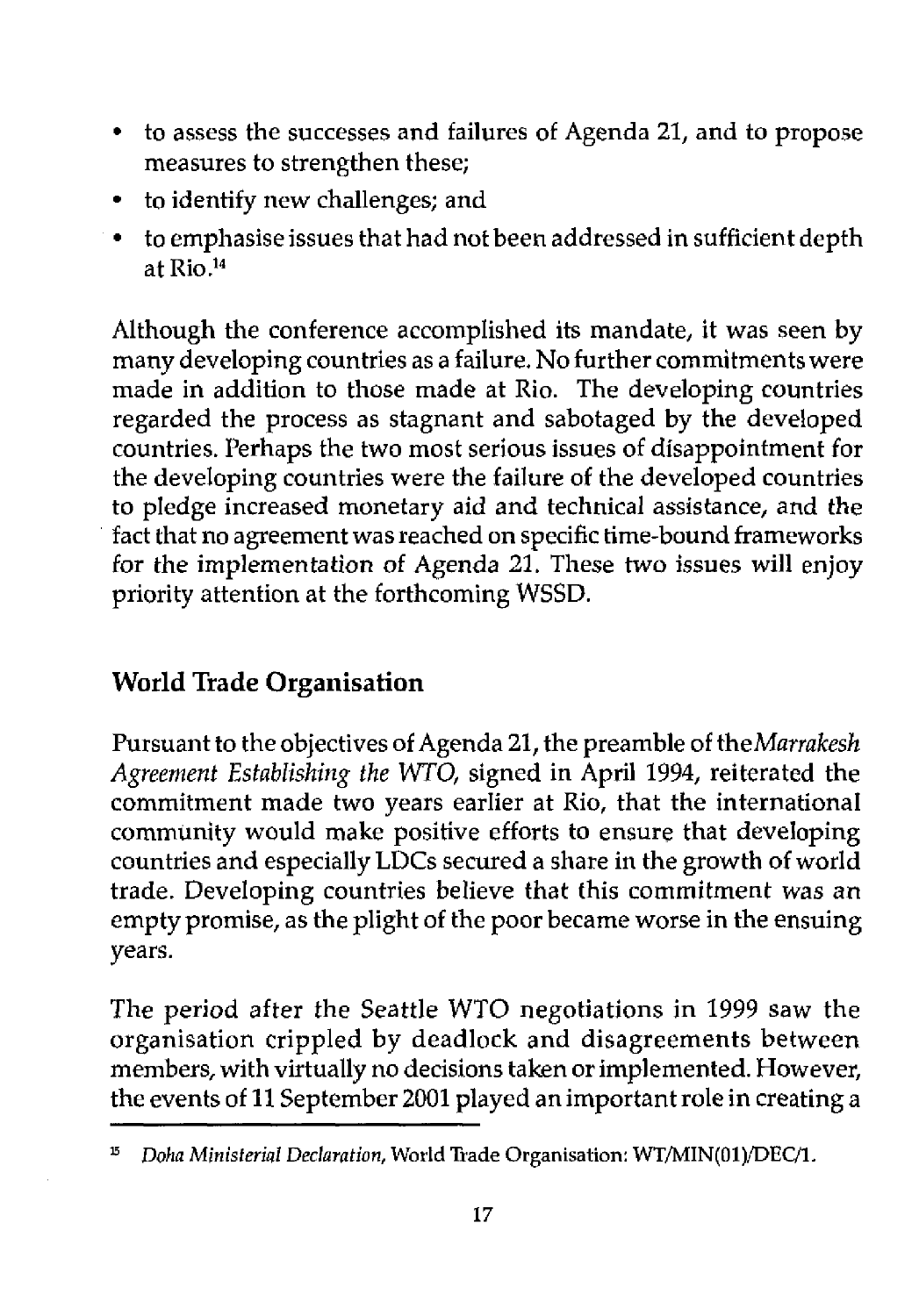new impetus for the activities of the WTO, because they demonstrated what poverty and marginalisation can lead to. The efforts of the WTO Secretariat and its members to revitalise the organisation, combined with a justifiable fear of international recession following the terrorist attacks on the US on September 11<sup>th</sup>, led to an agreement to hold a new round of negotiations to discuss ways and means to achieve international trade regulation and liberalisation.

These negotiations, known as the Doha Development Agenda, started in January 2002 and are scheduled to end in 2005. The Doha Ministerial Declaration of 20 November 2001<sup>15</sup> takes cognisance of the need for all countries, especially LDCs, to benefit from the increased opportunities and improved welfare generated by the multilateral trading system. It promises to provide market access on a broad range of goods and services of crucial interest to developing countries, especially in the field of agriculture. However, concrete action on the latter remains to be seen, as the EU's position on its Common Agricultural Policy (CAP) could stall the process indefinitely. The US position on steel and its continued reluctance to adopt less protectionist policies on textiles and clothing, also threaten any progress on these issues.

Through the Doha Ministerial Declaration, the WTO pledges to work in close co-operation with UNCTAD and other relevant international organisations, to ensure that LDCs receive technical assistance and capacity building support in the trade and investment spheres. Developing countries have also received special concessions in the area of health. For example, more flexibility will be allowed regarding the interpretation of the rules on patent protection. Consequently, the governments of developing countries will be able to issue compulsory licences for generic products in emergency situations, such as the HIV/ AIDS pandemic.<sup>16</sup>

 $16\,$ 'Changing the barriers: Prospects for the WTO's Doha Round', *Global Dialogue, 7,* 1, April 2002, p.3.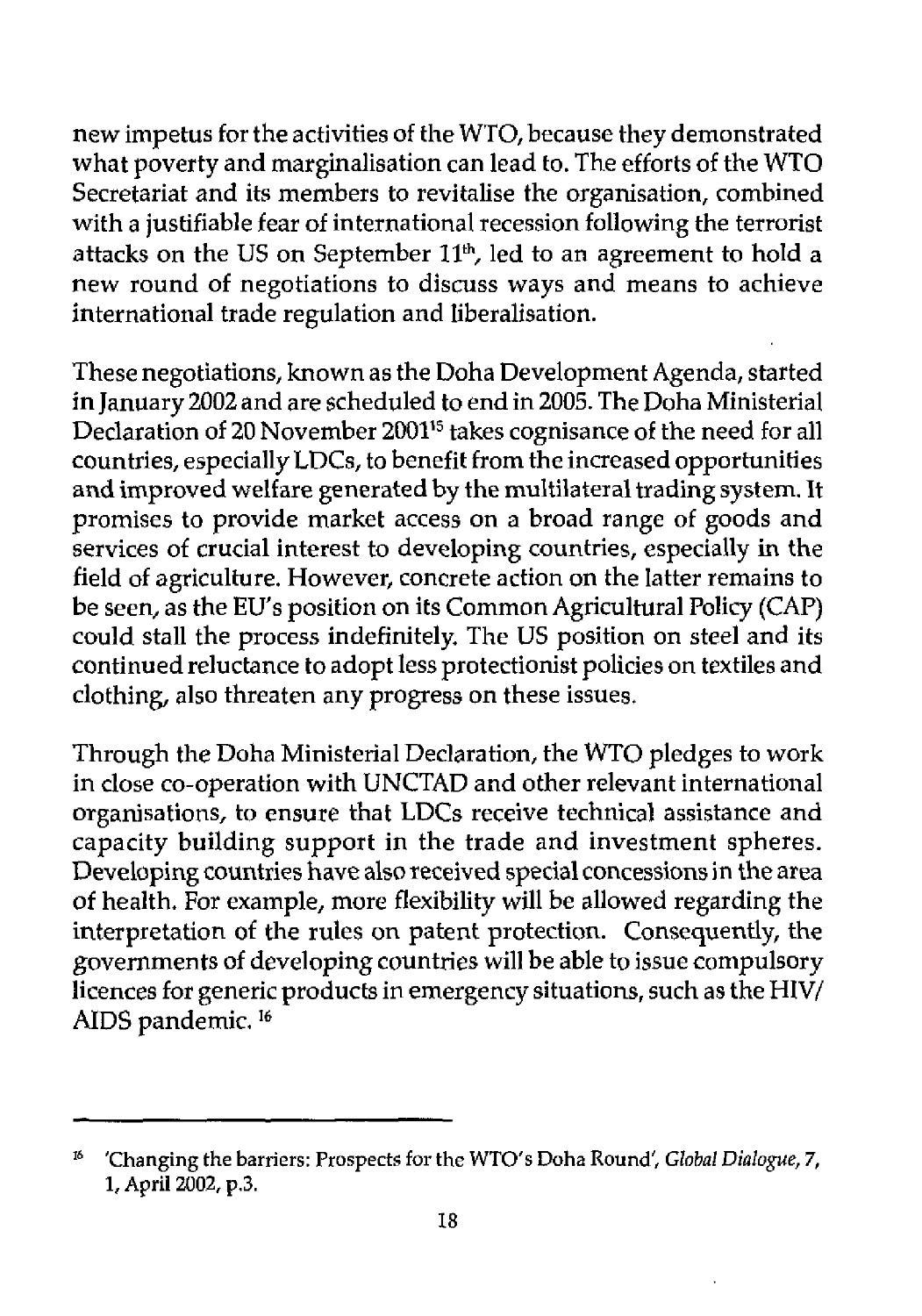During the forthcoming Doha negotiations, developing countries will be strengthened by the participation of China, which has recently been accepted as a WTO member. In its association with developing countries (in the UN context, the G-77) China will provide the necessary impetus *to* trade negotiations. China's position within the WTO will be watched closely: as arguably the most important developing member-state in the WTO, it is faced with a precarious situation. On the one hand the country will become a major role player in this multilateral forum. On the other, it is required to implement WTO rules domestically. While these could bolster China's already significant structural economic reforms, any failure by following the WTO's rules, could create an undesirable precedent within the Organisation.

Regarding trade and the environment, the Doha Ministerial Declaration makes provision for negotiations on three issues;

- the relationship between existing WTO rules and specific trade obligations set out in multilateral environmental agreements (MEA);
- procedures for regular information exchange between MEA Secretariats and the relevant WTO committees, and the criteria for granting observer status; and
- the reduction or elimination of tariff and non-tariff barriers to environmental goods and services.

In addition, the Declaration instructs the WTO Committee on Trade and Environment (CTE) to give particular attention to:

- the effect of environmental measures on market access for developing countries, particularly LDCs;
- the effect of the elimination or reduction of trade restrictions and distortions;
- the relevant provisions of the Agreement on Trade-Related Aspects of Intellectual Property Rights; and

*v Doha Ministerial Declaration,* WT/MIN(01)/DEC/l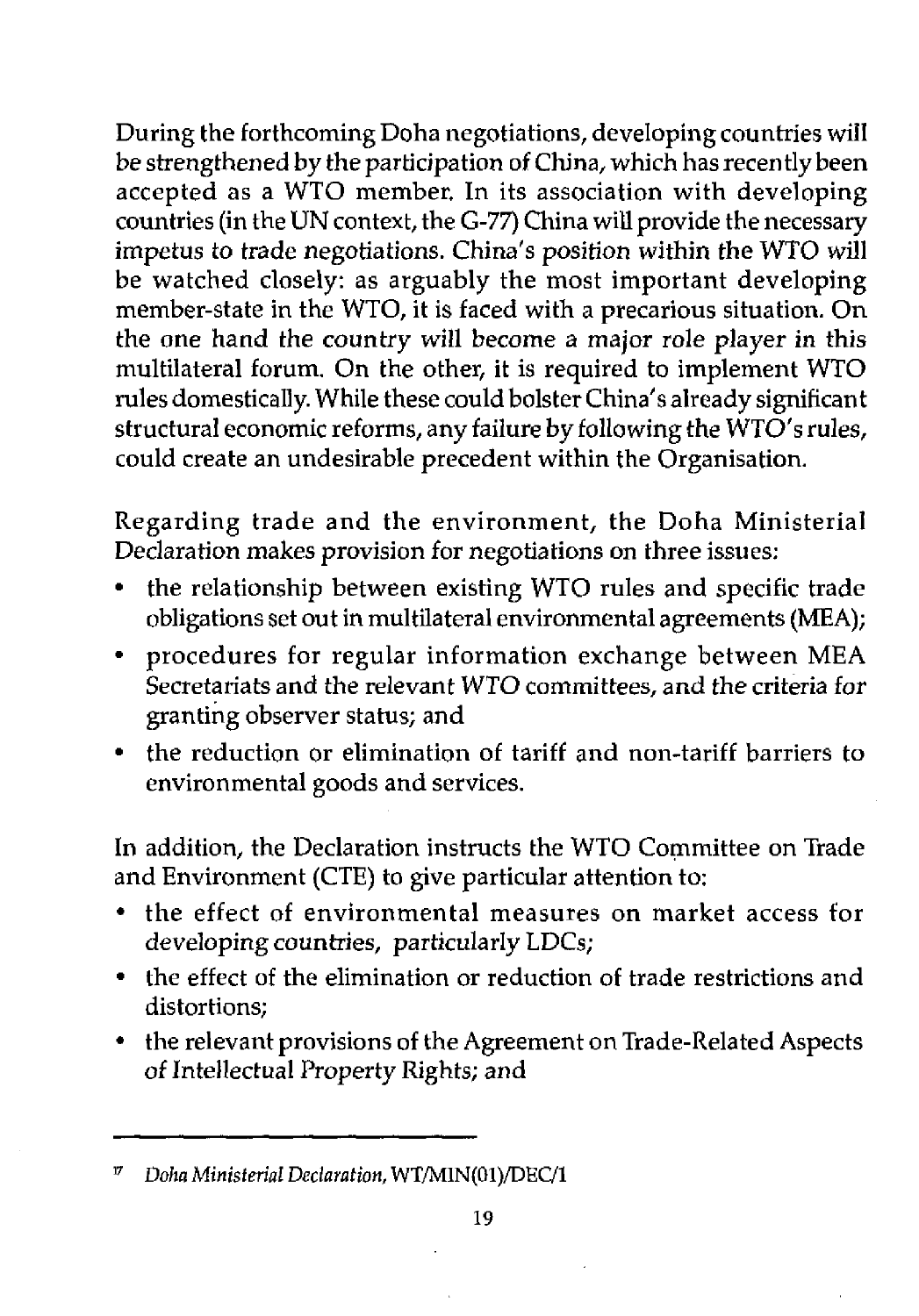• labelling requirements for environmental purposes.<sup>17</sup>

The disruptions and disorder that characterised the Seattle Round, unnerved the WTO. If the Doha Round is to improve on the Seattle talks, the developed countries will have to honour their commitments in concrete ways, and not merely pay lip service.

#### International Conference on Financing for Development: **21-22 March 2002**

This Conference, also referred to as the Monterrey Conference, was attended by heads of state and government to discuss the challenges of developmental financing, especially in developing countries.

The undertakings made by the developed countries in terms of the UN *Millennium Declaration* form an important segment of the document on the *Final Outcome of the International Conference on Financing for Development.* Coming as it does in the wake of the events of September 11, which exacerbated the global economic slowdown, the document urges the international community into closer collaboration on the promotion of sustained economic growth. It also urges countries to support the development frameworks (such as NEPAD) that have been initiated at regional level.

The document also recommends certain actions to promote economic growth:

- • **Mobilisation of domestic financial resources for development.** Examples are the creation of the necessary internal conditions for domestic savings, sustainable levels of investment and an increase in human capacity. In order to create the right climate to achieve these conditions, good governance is of the utmost importance.
- • **Mobilisation of international resources for development: foreign direct investment and other private flows.** This can only take place in an economic and political environment that is stable and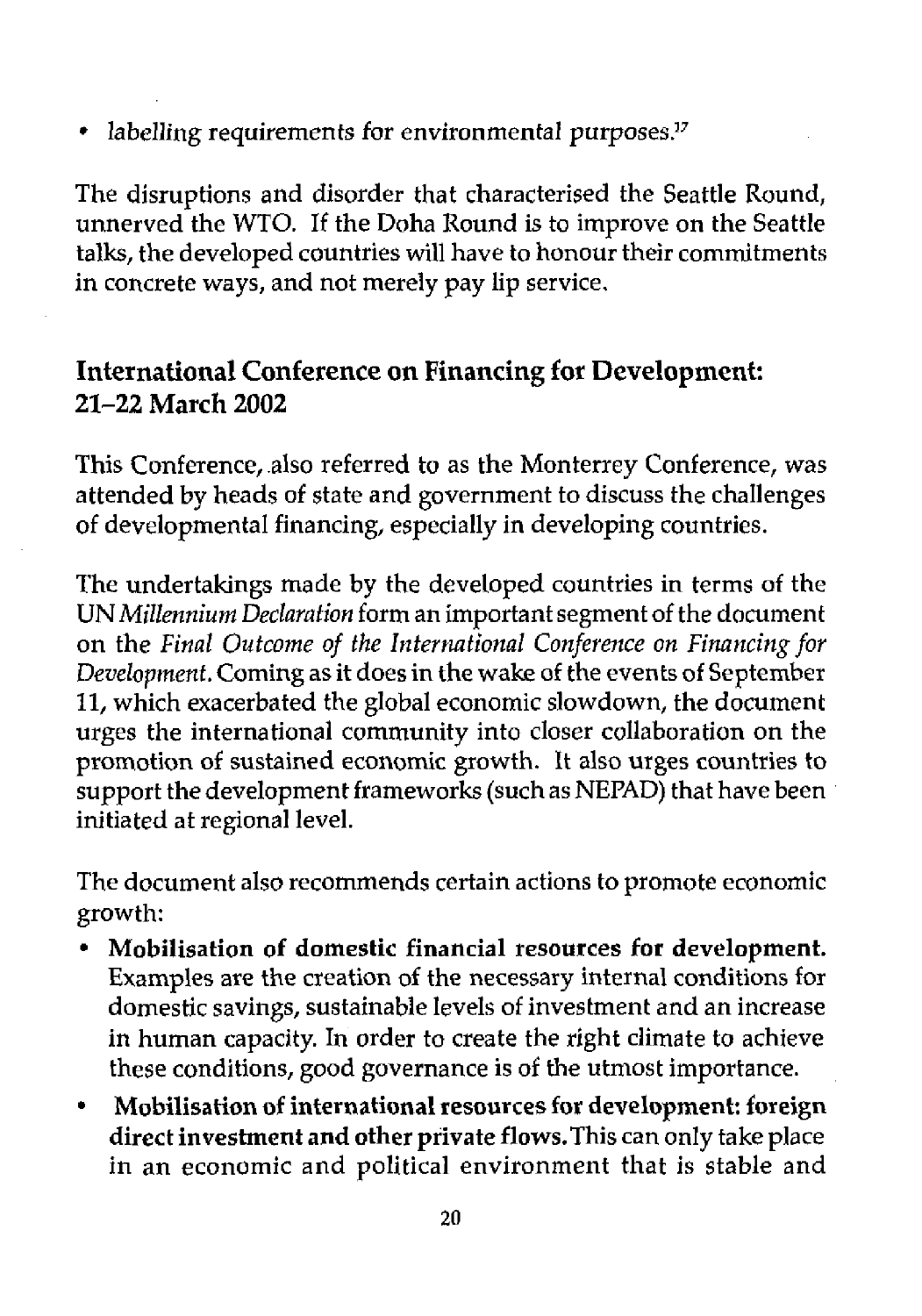predictable. There is also a need for sufficient and stable private financial flows to developing countries and countries with economies in transition. Measures that might mitigate the impact of excessive volatility of short-term capital flows should also be considered.

- • **International trade as an engine for development.** A universal, rulebased, open, non-discriminatory and equitable multilateral trading system is required.
- • **Increase in international financial and technical co-operation for development.** This relates to the importance of the role that the ODA plays in development, especially in countries with the lowest capacity to attract private direct investment.
- • **Relief of external debt** External debt relief can play a key role in the development of indebted countries. Debt relief measures should, as far as possible, be pursued with international financial fora. Although some initiatives have been undertaken to reduce outstanding indebtedness, further measures, including debt cancellation should be adopted. Debt relief can assist progress towards achieving the developmental goals of the *Millennium Declaration.*
- • **Addressing systemic issues: enhancing the coherence and consistency of the international monetary, financial and trading systems in support of development.** There is a need to enhance the coherence and consistency of the international monetary, financial and trading systems. Corrective measures include improvement of global economic governance and a strengthening of the UN's leadership role in promoting development.

In the document, prominence is given to the role of the World Bank and International Monetary Fund (IMF), especially in respect of the role they could play to protect international financial stability in economic crises. $18$ 

*Final Outcome of the International Conference on Financing for Development,* United Nations document A/CONF/198/1,1 March 2002.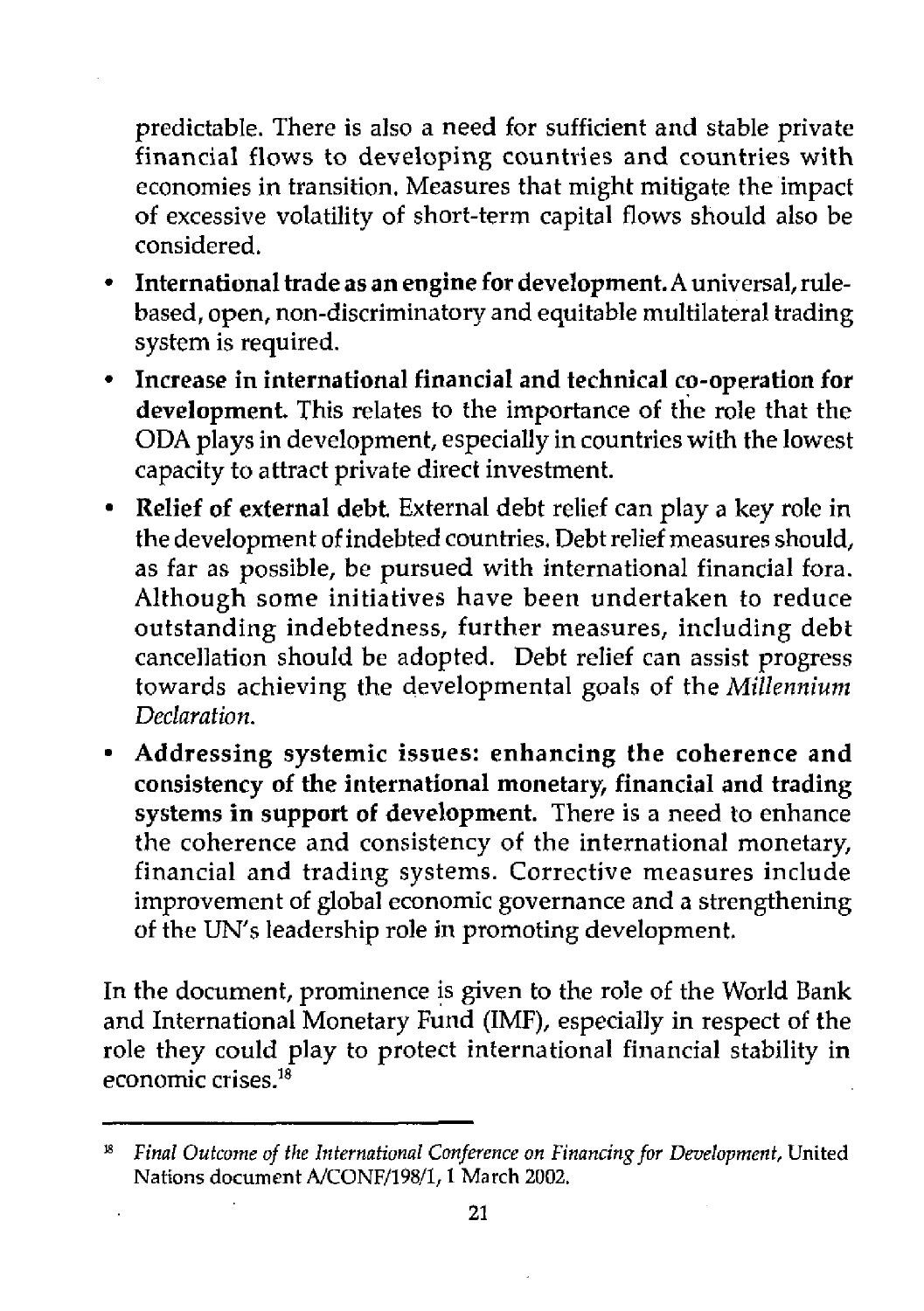#### From New York to Bali to Jo'burg

The UN General Assembly decided at its 55<sup>th</sup> session in 2000 that a 10year review of the Rio Conference should be held in South Africa in 2002. The mandate given to the Summit was threefold:

- to focus on the identification of accomplishments and areas where further efforts are needed to implement Agenda 21 and other outcomes of UNCED;
- to focus on action-oriented decisions in areas where further efforts are needed for the implementation of Agenda 21; and
- to address new challenges and opportunities within the framework of Agenda 21.

The UN General Assembly mandated the CSD to act as the preparatory committee for the WSSD. In this capacity, the Commission was instructed, *inter alia,* to assess the successes and failures of Agenda 21, to identify and address new challenges and opportunities and to propose rules and procedures for the WSSD. Four Preparatory Committee Meetings (PrepComs) were envisaged. The first meeting was intended to focus on administrative procedures, while the three additional meetings were to focus on the contents of the programme of work for the WSSD.

The first PrepCom was held between 30 April-2 May 2001 in New York, to prepare the administrative arrangements for the Summit. This was followed by the second PrepCom between 28 January-8 February 2002. Among the topics, the meeting focused on a comprehensive review and assessment of progress achieved in the implementation of Agenda 21. Recommendations for future *action* and certain time-bound measures to strengthen the implementation of Agenda 21 were made. A Chairman's Paper was published following the deliberations. This includes a summary of the general debate, in which countries had reaffirmed their commitment to the Rio decisions and the conclusion that the purpose of the WSSD will not be to renegotiate Agenda 21, but to reinvigorate political commitment. Other issues emphasised in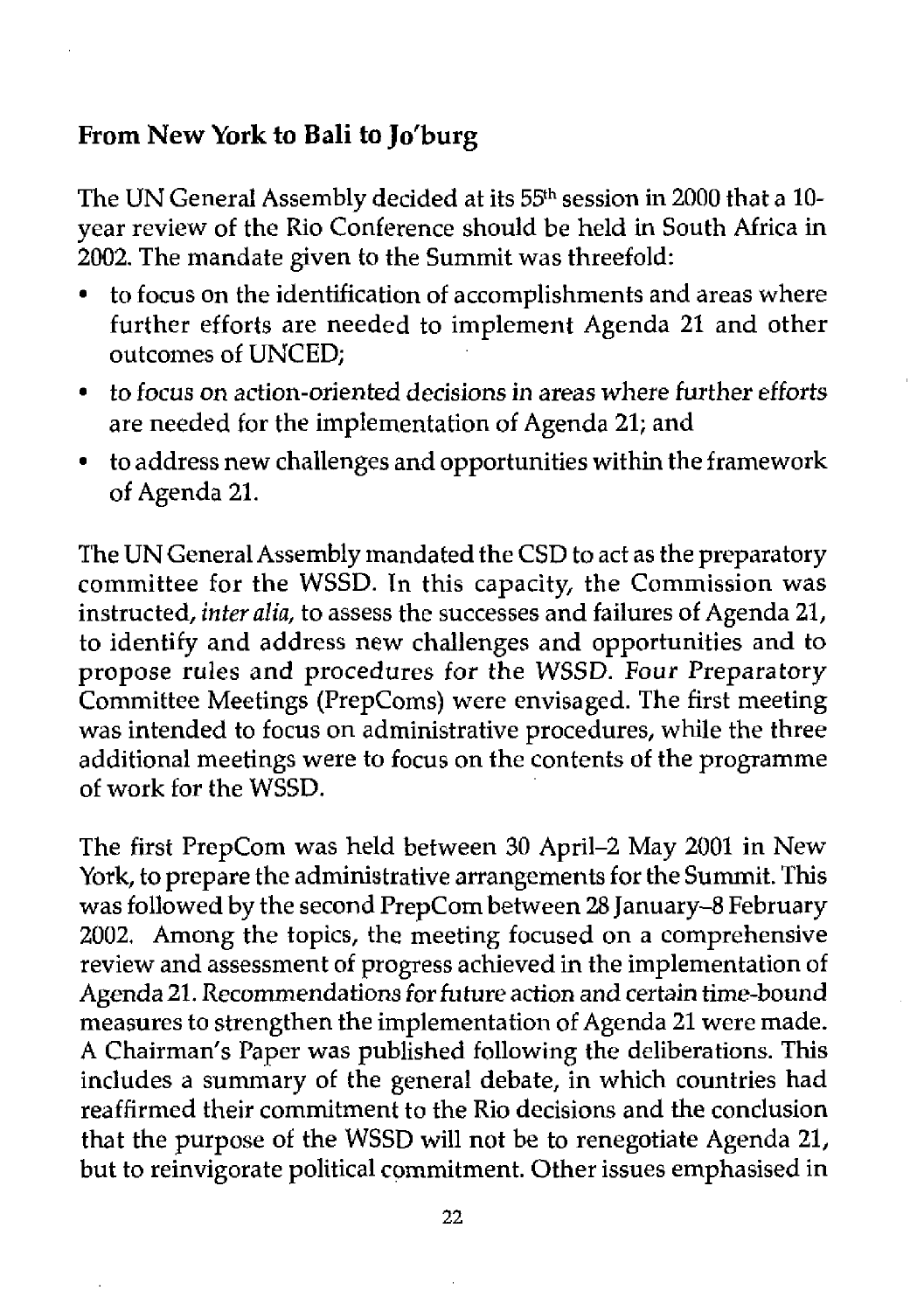the Paper are health (and especially the implications of HIV/AIDS in developing countries), water usage and management, and the role of energy in sustainable development.

At PrepCom 2, a 'global deal', intended to provide a conceptual framework for the forthcoming Summit, was proposed by the developed countries. This deal was formulated as a package that reflected the principles of sustainable development, while balancing the interests of developed and developing countries in an attempt to accelerate the implementation of sustainable production and consumption patterns. However, the developing countries refused to commit themselves to the package until further information had been supplied.

The Chairman's Paper gave a detailed assessment of what the implementation of Agenda 21 had achieved so far. It concluded that implementation had not been as effective as had been envisaged. Extreme poverty, environmental degradation, underdevelopment, unsustainable production and consumption patterns, and unequal income distribution still exist. More than 1.1 billion people (including almost half of the population in Africa and South Asia) still live in absolute poverty, most of them in the rural areas of developing countries, with women and marginalised people as the chief victims.

However, the report also noted that health conditions have improved in many countries since Rio, with increasing life expectancy and a decline in child mortality rates. Conversely, poor health conditions remained a major constraint on many developing countries. Since Rio, the emergence of HIV/AIDS, especially in Africa, has dramatically reduced life expectancy while simultaneously creating enormous obstacles to economic and social development. Developed countries and some developing countries have also seen increases in diseases associated with unhealthy diets, sedentary lifestyles and obesity. These were noted as new topics for discussion at WSSD.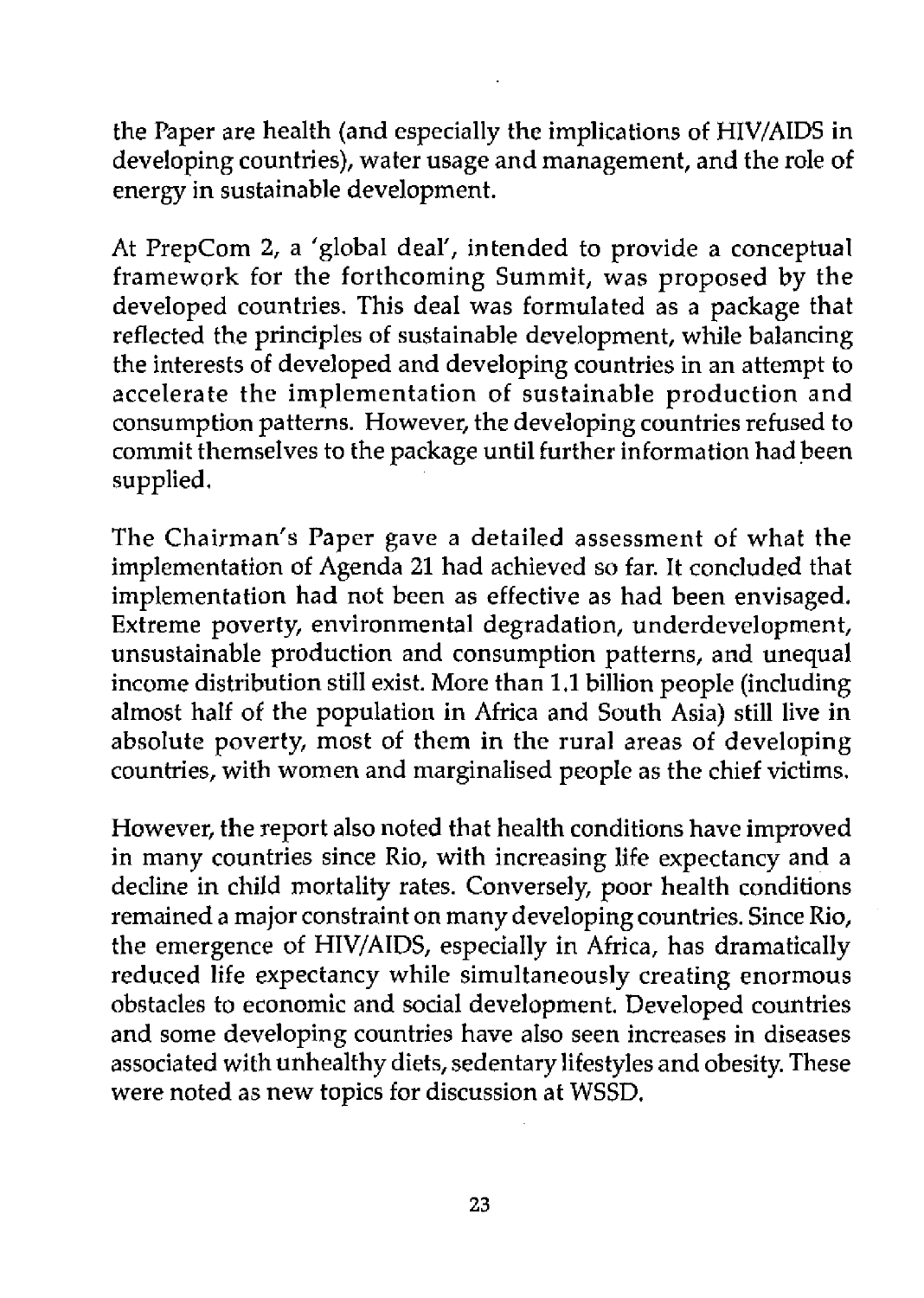Another issue raised in the Paper, was threats to the major ecosystems that support human sustenance. Owing to unsustainable consumption and production patterns, short-term economic interests, population pressures and poverty, these systems are threatened with disturbance, loss and fragmentation. Many countries attending PrepCom 2 accepted the concept of integrated land management as a crucial tool in the combating of rural poverty and food insecurity.

A related concern voiced in the Paper was the growing shortage of water supplies. Areas of water scarcity were increasing, particularly in North Africa and West Asia. It was estimated that 17% more water would be needed to produce food for growing populations in developing countries over the next 20 years, while total water use would increase by 40% over the same period. One-third of the countries in water-stressed regions of the world are expected to face severe water shortages this century. The fear was expressed that water could become a source of conflict among peoples.

The Paper noted that energy is essential for economic growth and social development, but that it is also associated with pollution, increasing greenhouse gas emissions and other health and environmentally damaging effects. While some countries considered the current energy system to be unsustainable, others commented that the principles established for the integration of sustainable development and environmental protection in their national sustainable development objectives and policies had been successfully implemented.

According to the Paper, many countries, regions and institutions have reported the successful implementation of national Agenda 21 plans of action, sustainable development strategies and supportive legislation, with a discernible impact on the national planning process. In contrast, a number of other countries were of the opinion that

Ď *Report of the Commission on Sustainable Development acting as the preparatory committee for the World Summit on Sustainable Development, Second session (28 January-8 February 2002),* United Nations Document Nr A/CONE 199/PC/2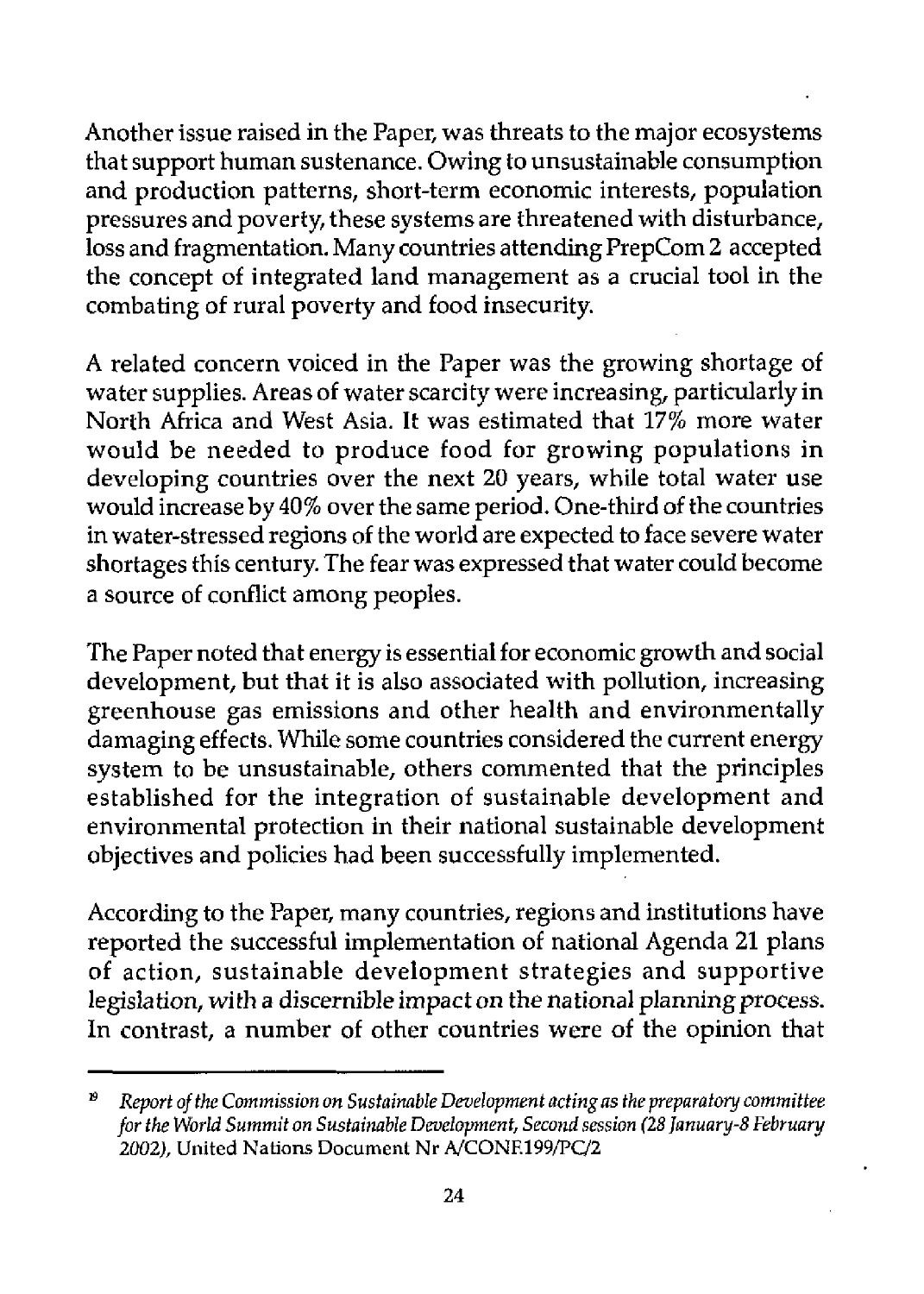sustainable development policies and programmes have in general fallen short of the level of policy integration required to serve economic, social and environmental objectives simultaneously.

The importance of good governance to any country's sustainable development strategies was widely discussed at the meetings and will remain a fundamental requirement. Transparency and accountability in government were likely to lead to proactive and responsive policies as well as improved partnerships. Those who attended PrepCom 2 expressed their conviction that WSSD can only be successful if clear and firm political commitments are made by the participating countries<sup>19</sup>

At PrepCom 3, which took place between 25 March-5 April 2002, delegations continued to consider the PrepCom 2 Chairman's Paper, as well as other inputs to the preparatory process aimed at finding ways of strengthening the institutional framework for sustainable development. The process also entailed the evaluation and definition of the role and programme of work of the CSD.

The UN General Assembly gave PrepCom 3 the task of agreeing on the text of a document which would contain the results of the comprehensive review and assessment of progress achieved in the implementation of Agenda 21 and the Programme for the Further Implementation of Agenda 21, and provide conclusions and recommendations for action. PrepCom 3 was also expected to identify the main themes for the Summit. Overwhelming support was expressed at the PrepCom for proposals to launch results-orientated partnership initiatives at the WSSD. In addition, pressure from developing countries resulted in a proposed initiative to draft a

*Adoption of the Agenda and other organizational matters,* Commission on Sustainable 20 Development acting as the preparatory committee for the World Summit on Sustainable Development, Third Session, United Nations Document Nr A/ CONE199/PC/1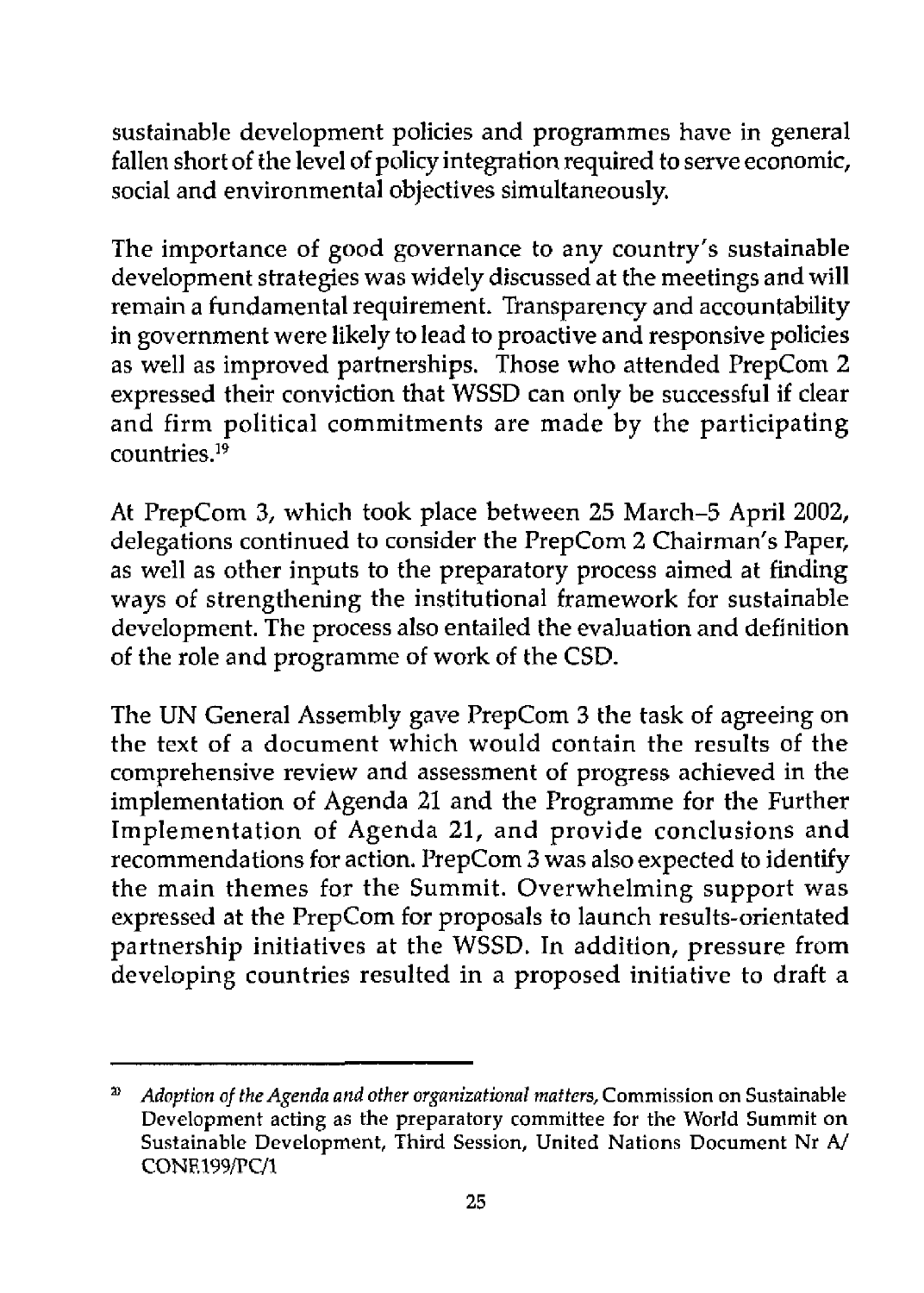consensus document that would commit governments to the adoption of specific steps to promote and implement sustainable development.

PrepCom 4 took place in Bali, Indonesia, between 27 May-7 June 2002. Its mandate was to create a concise document out of the text generated by PrepCom 3, which emphasised the need for global partnerships to achieve the objectives of sustainable development, investigated strategically integrated approaches to the implementation of Agenda 21, and evaluated the main challenges and opportunities confronting the international community in respect of sustainable development. This text was to be called the 'Draft Plan of Implementation of the WSSD'. The failure of the participants in PrepCom 4 to agree on the text of the document was widely reported. Although agreement was reached on the less controversial issues (which constitute about 80% of the document), the main issues crucial to its successful negotiation remained unresolved. These related to the means of implementation (most notably trade and finance), good governance and priorities and targets. It was decided that further negotiations on these aspects would occur at the WSSD. It was widely reported that the main obstacle to consensus was the lack of political will in some leading countries in the developed world, who opposed virtually all of the strategies regarded by the developing countries as crucial to the successful implementation of Agenda 21 in the future.

#### Failures and Successes of Agenda 21

When a detailed assessment was made of Agenda 21 during PrepCom 2, it became clear that its implementation had not been as successful as world leaders had hoped. The reasons for the failure of the implementation are many, but the main causes are to be found in Agenda 21 itself. It became evident from the discussion on the content of the document that the programme was too ambitious. Secondly, it did not stipulate exact time-frames for implementation of all the projects identified, but merely gave broad indications. Also, the document did not take into account possible changes in the economic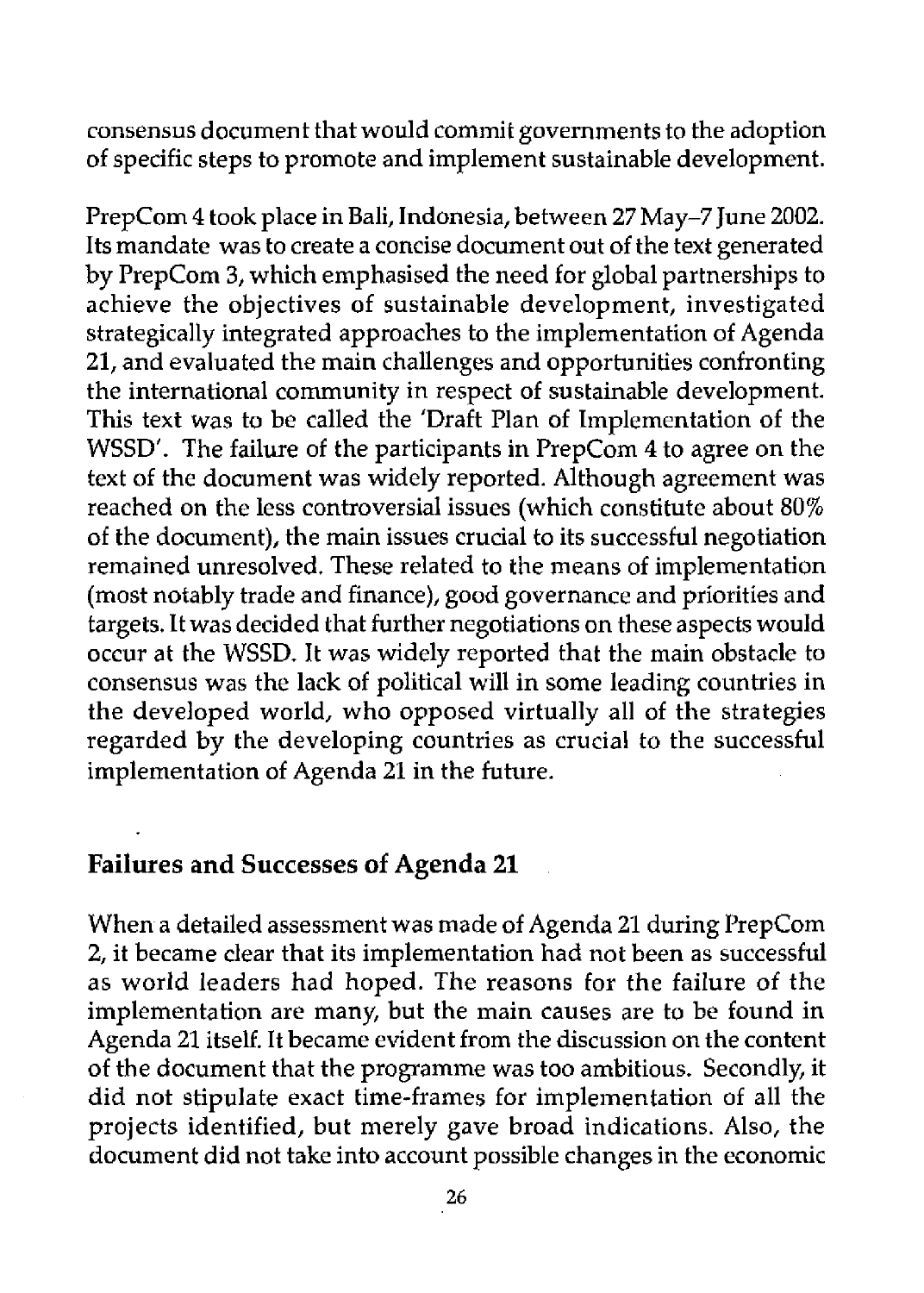world order. At the time Agenda 21 was negotiated, both Latin America and Southeast Asia were experiencing an economic boom. Five years later, the economic crisis that erupted in Thailand had spilled over to Latin America and had affected many countries there, most notably Mexico (the so-called 'tequila crisis'), and, to a lesser extent, Argentina and Brazil, the two main economies of Mercosur. These events started a process of global recession which ultimately culminated, in the case of Argentina, in the worst financial and economic crisis ever witnessed in that country.

Another contributory cause of the limited success of Agenda 21 is the restructuring of the United Nations, which has entailed reconsideration of the role of ECOSOC, a body which has 53 members and is sometimes accused of both inaction and unnecessary duplication. The CSD falls under the auspices of this body, and the effectiveness of the Commission has been affected by the current debate about its future and activities. It is clear that more effective implementation measures than the ones introduced by the CSD will be needed if Agenda 21 is to be successful in the long run.

Some of the successes and failures of the implementation of Agenda 21 (as outlined by PrepCom 2) can be outlined as follows:

#### *Failures*

- The economic situation in many developing countries, especially in Africa, has deteriorated.
- Many countries are still confronted with insecurity and instability, which have hampered the implementation of sustainable development programmes both nationally and regionally.
- Many developing countries remain vulnerable to fluctuations in the global economy, and are unable to share the benefits of globalisation on an equal footing. As a consequence, many countries are still, and even increasingly, excluded from the world economy.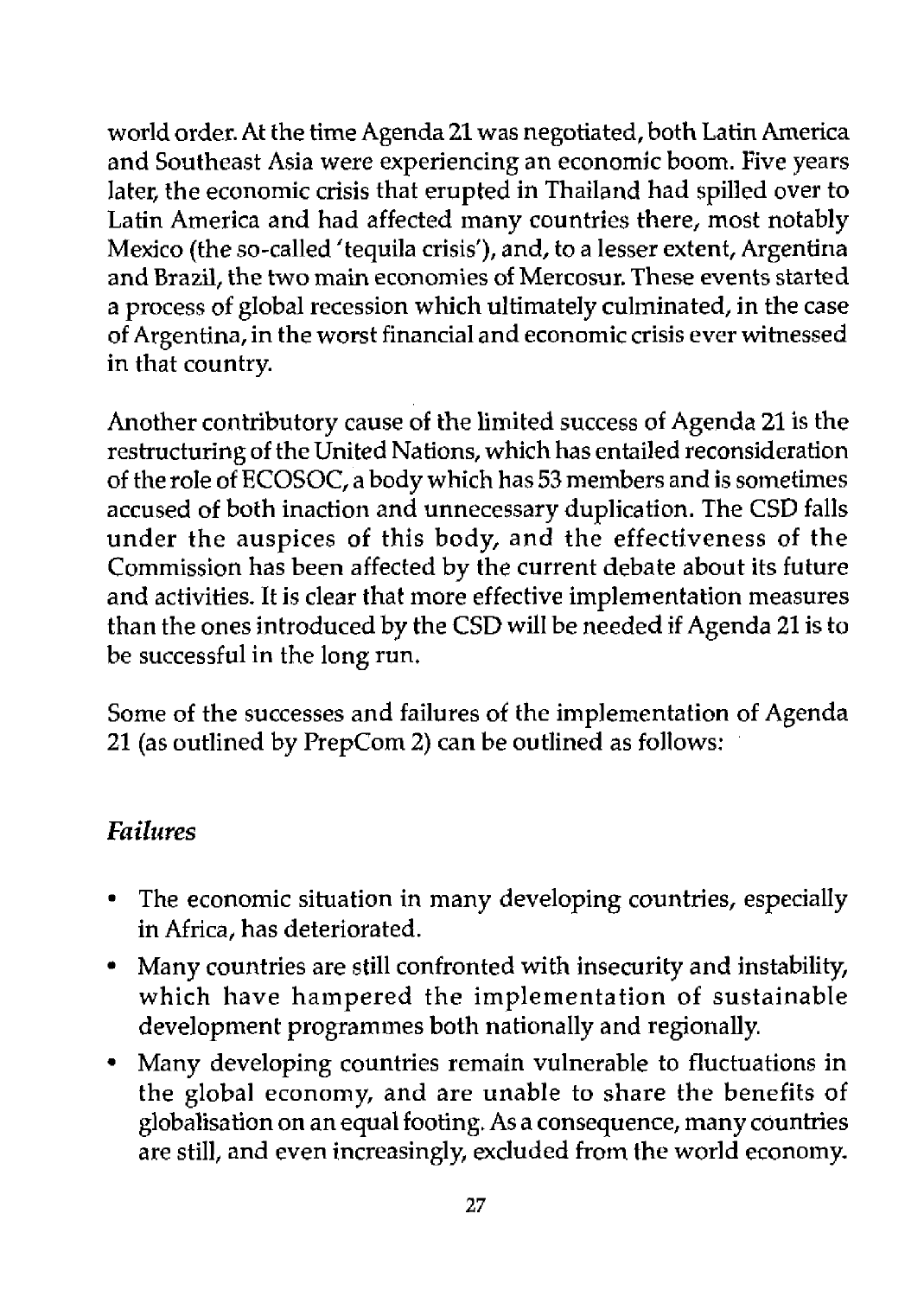- Small island developing states in particular have experienced excessive competition from much stronger and better-financed multinational companies, resulting in the failure of indigenous private sector enterprises.
- The rise of non-tariff barriers and continued reliance on unproductive export subsidies have led to the continuance of adverse terms of trade for developing countries.
- Rural-urban migration has led to the creation in many countries of informal and unplanned settlements, which lack basic services such as safe drinking water and sanitation. This has led to a serious deterioration in the health of these communities.
- The developed countries stand accused of inaction on providing additional sources of income to developing countries in the form of trade and external financial sources, including FDI and ODA.
- Many developing countries have been negatively affected by deteriorating terms of trade, such as trade barriers and a lack of market access.
- Food insecurity was also identified as a major source of concern. It is estimated that approximately 815 million people in the world are affected. The recent review conference in Rome provided a forum for developing countries, who accused the developed countries of inaction in the face of the increasingly prevalent problem of starvation.
- The lack of adequate funding has hindered the implementation of the Convention to Combat Desertification, especially with regard to the more than 50 national action programmes envisaged for the most affected countries.
- The rate of deforestation is increasing globally, but is especially

<sup>21</sup>  *Report of the Commission on Sustainable Development acting as the preparatory committee for the World Summit on Sustainable Development, Second Session,* United Nations Document A/CONF.199/PC.2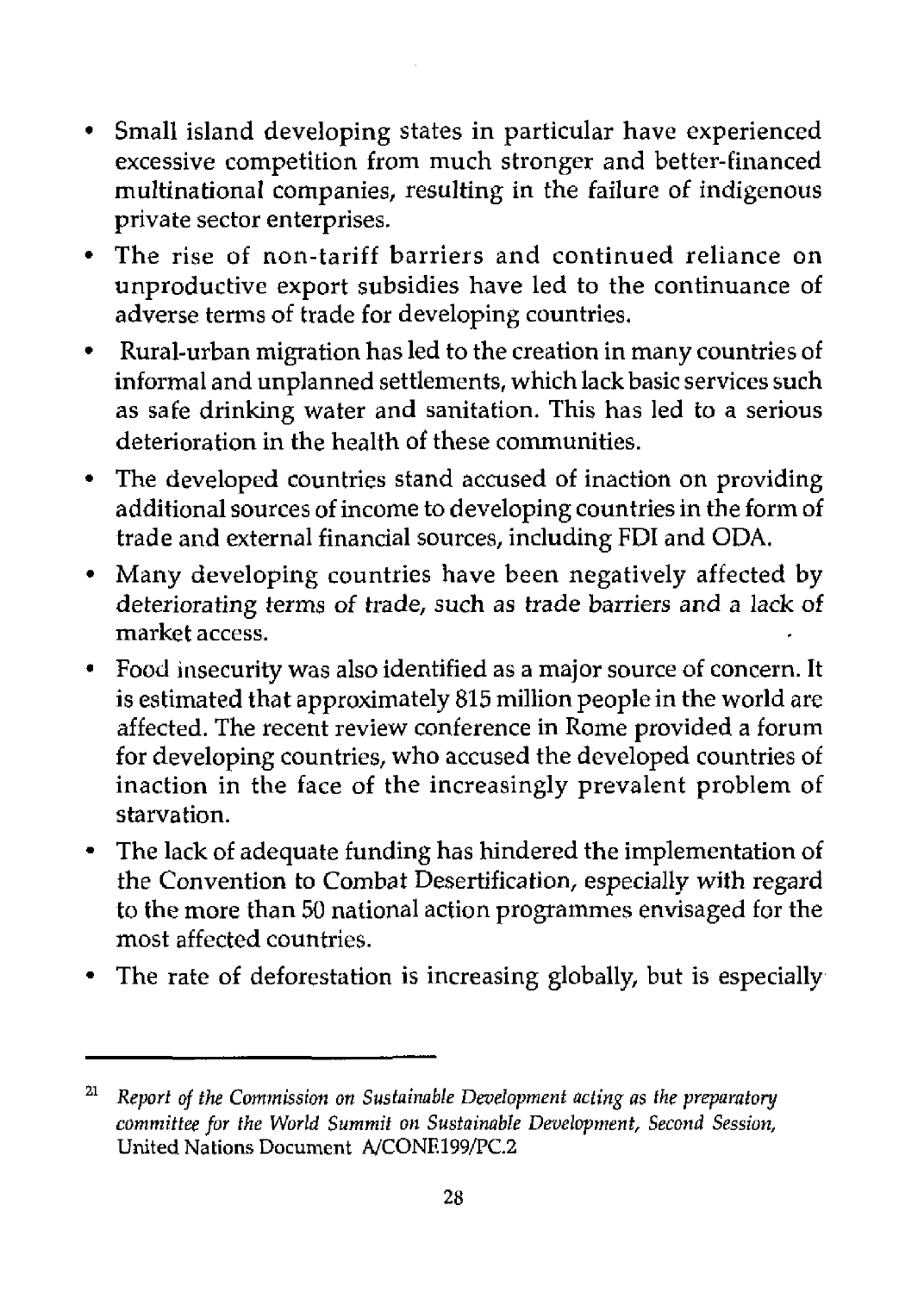severe in developing countries. Net deforestation rates are highest in Africa and South America.

- The lack of scientific and technical capacity in developing countries remains a major obstacle to sustainable development.
- Lack of human, technological and institutional capacity in developing countries remains one of the most serious constraints in the quest for sustainable development.<sup>21</sup>

#### *Successes*

- *•* Health conditions have improved significantly in many countries since Rio, resulting in increased average life expectancy and a decline in infant/child mortality rates. In 1992, the infant mortality rates in developing countries amounted to 70 deaths per 1/000 live births. This figure has decreased to 61 in 2000. In sub-Saharan Africa, the infant mortality rate was 178 deaths per 1,000 live births in 1992. This figure has also decreased dramatically to 107 in 2000. However, life expectancy is dropping significantly in sub-Saharan Africa as a result of HIV/AIDS. In Malawi, for example, life expectancy stands at 39 years.
- Countries, and especially developing countries, have reported progress in increasing access to primary education. Despite this improvement, much more needs to be done to ensure that children receive a basic school education.
- Measures taken under the Convention on Biological Diversity and other environmental agreements have been strengthened since Rio.
- The Convention to Combat Desertification entered into force in 1996, thereby providing an international legal instrument to address this

 $\mathbf{z}$ *Ibid.*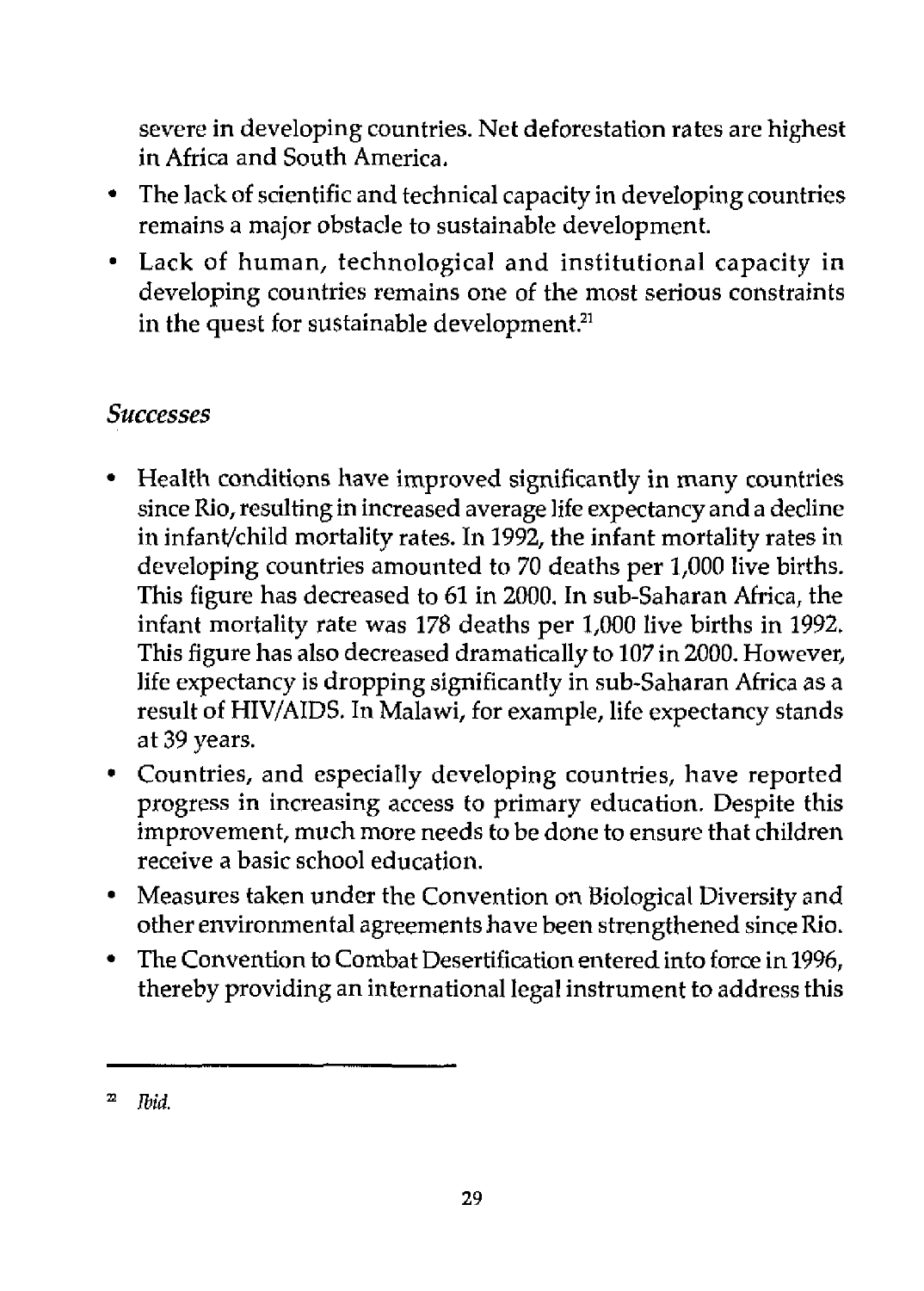problem. The Convention aims to develop strategies to improve productivity and the sustainable management of land, conserve natural resources and improve living conditions at community level.

- Several important international and regional conventions and agreements dealing with oceans and seas have been successfully negotiated.
- The United Nations Convention on the Law of the Sea and other treaties have entered into force since Rio.
- The Doha Ministerial Declaration and provisions on removing harmful fisheries subsidies enjoy widespread international support.
- The implementation of the Kyoto Protocol in 2001 constitutes a breakthrough in climate change and mitigation efforts.
- The Global Environment Facility (GEF) climate change programme, which was established as a result of negotiations at Rio, functions on a global scale.
- The increased participation of civil society in decision-making on sustainable development issues has been recorded.<sup>22</sup>

#### Section Three: Jo'burg and Beyond-A World Divided by A Common Concern?

Rio raised international awareness of the importance of sustainable development. As a result, and given the persistence of poverty in developing nations, developmental concerns have been high on the international agenda over the past decade. Consensus exists on the nature of the problem, but there is considerable variation in identifying possible solutions and in the political will to face the costs involved in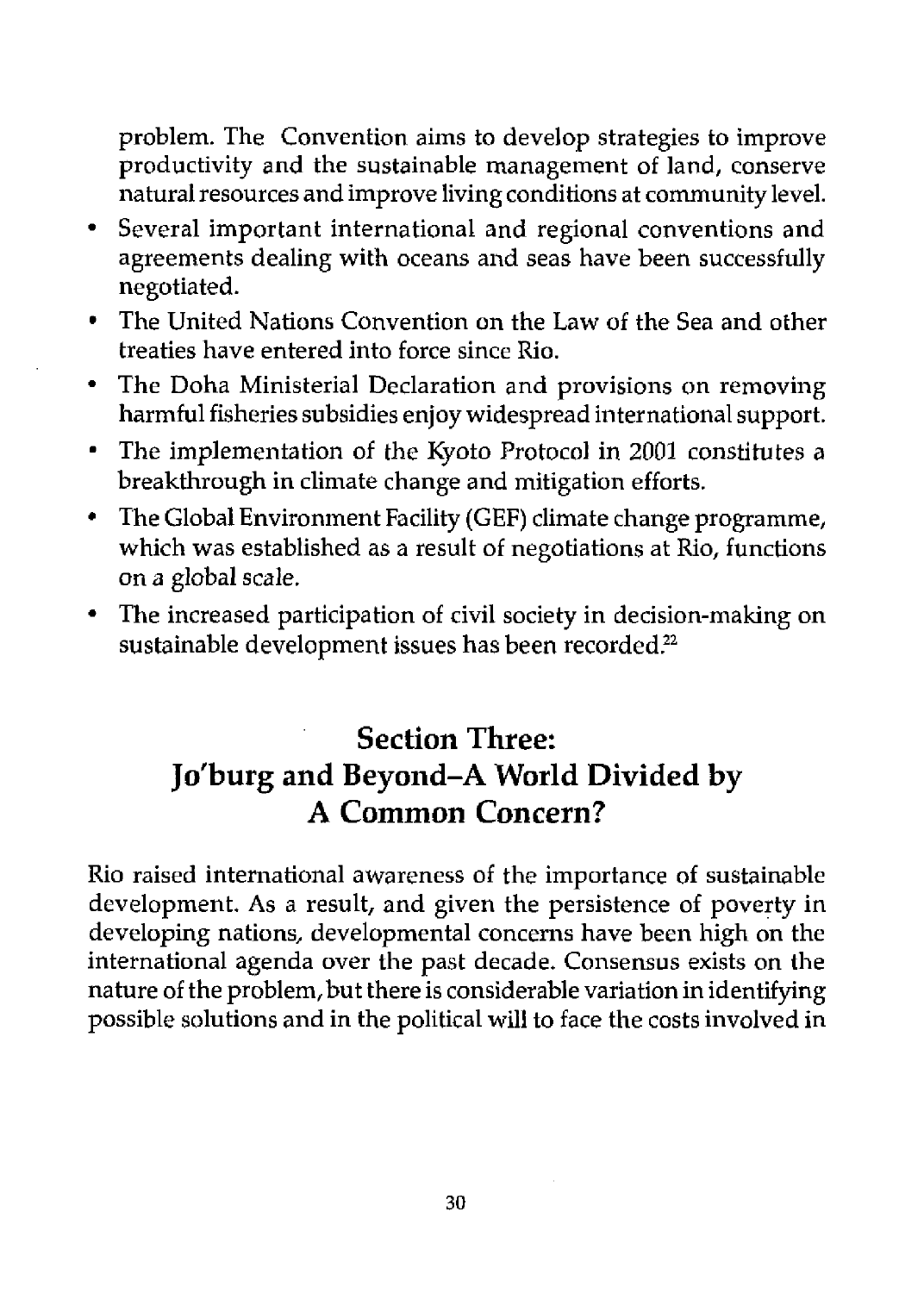implementing such solutions. There is, however, agreement that poverty constitutes the biggest threat to sustainable development and that the issue needs to be resolved. The disagreement on how to achieve the eradication of poverty, represents a common disjunction.

The UN Secretary-General, Kofi Annan, has identified five priority areas for attention at the WSSD. These are water, energy, health, agriculture and biodiversity—the so-called *WEHAB priorities.* There is agreement that these issues are important, but once again the shared objective becomes a point of division.

The positions of the major groups at the WSSD are described below.

#### **The EU Position**

The EU takes its commitment to sustainable development seriously in terms of environmental issues. It has issued the *European Union Sustainable Development Strategy,* a *Sixth Environmental Action Programme* and the document *10 Years After Rio: Proposals for the WSSD,* in which it outlines its strategic goals.

In general, the EU views poverty eradication, the changing of unsustainable patterns of production and consumption, and the protection and management of the natural resource base of economic and social development as the essential requirements for sustainable development. It also propagates measures to promote good governance and to encourage corporate accountability and international cooperation on these issues.

See *http://www.iwnside.org.sg/title/wssdl.htm*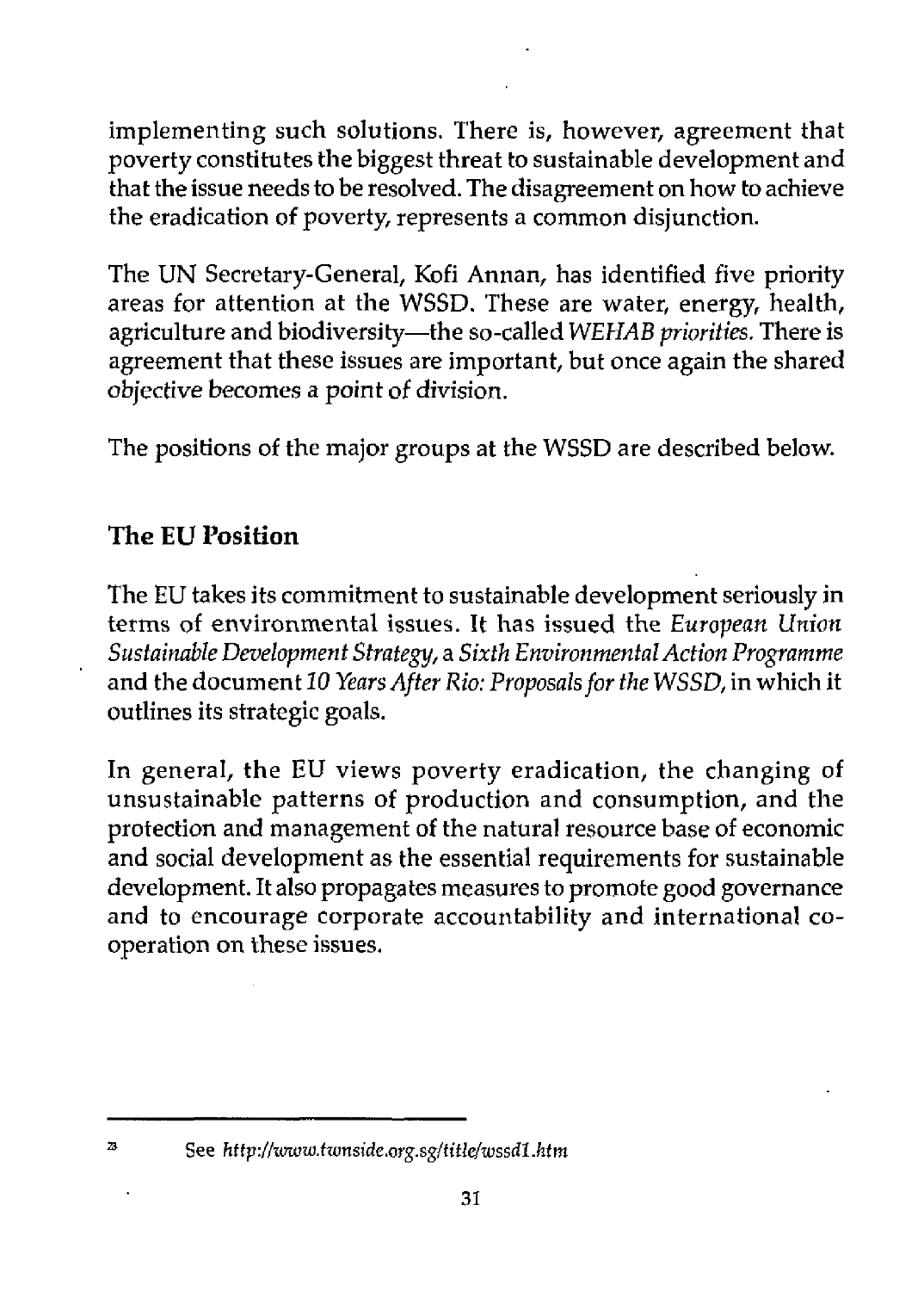The EU believes that any references to trade should be complementary to the Doha language. This position protects the EU's economy and avoids steps to open its markets, to the frustration of developing countries. Although the EU has committed itself to integrate the poorest countries into the global economy through the removal *of* trade restrictions, duty-free and quota-free access and the encouragement of investment in the LDCs, these promises are viewed with a certain degree of scepticism by the developing countries.

#### **The US Standpoint (JUSCANZ Group)**

Within the WSSD context, the US co-operates closely with the so-called JUSCANZ group (Japan, US, Canada, Australia and New Zealand). Thus far, at all the PrepComs, this group opposed any language calling for binding decisions, and instead favoured voluntary solutions. Until now, the group has refused to accept paragraphs outlining the relationship between globalisation and sustainable development, or any language committing developed countries to concrete action on issues related to debt, financial contributions and fair trade<sup>23</sup>. In particular it has raised its voice against proposals for concrete timebound targets, and references to the supply of new and additional resources to developing countries. It has questioned especially the principle of 'common but differentiated responsibilities'—one of the most important Rio principles. As such, the views of the US and its allies in the JUSCANZ group are in serious disagreement with those of developing countries.

The Bush Administration focuses strongly on the principle of good governance. In a speech to the Inter-American Development Bank in March 2002, President Bush stated:

For all countries—developed and developing-sustainable development must begin at home. Environmental protection, economic development and social development all depend on a foundation of good governance in which free markets, sound institutions and the rule of law are the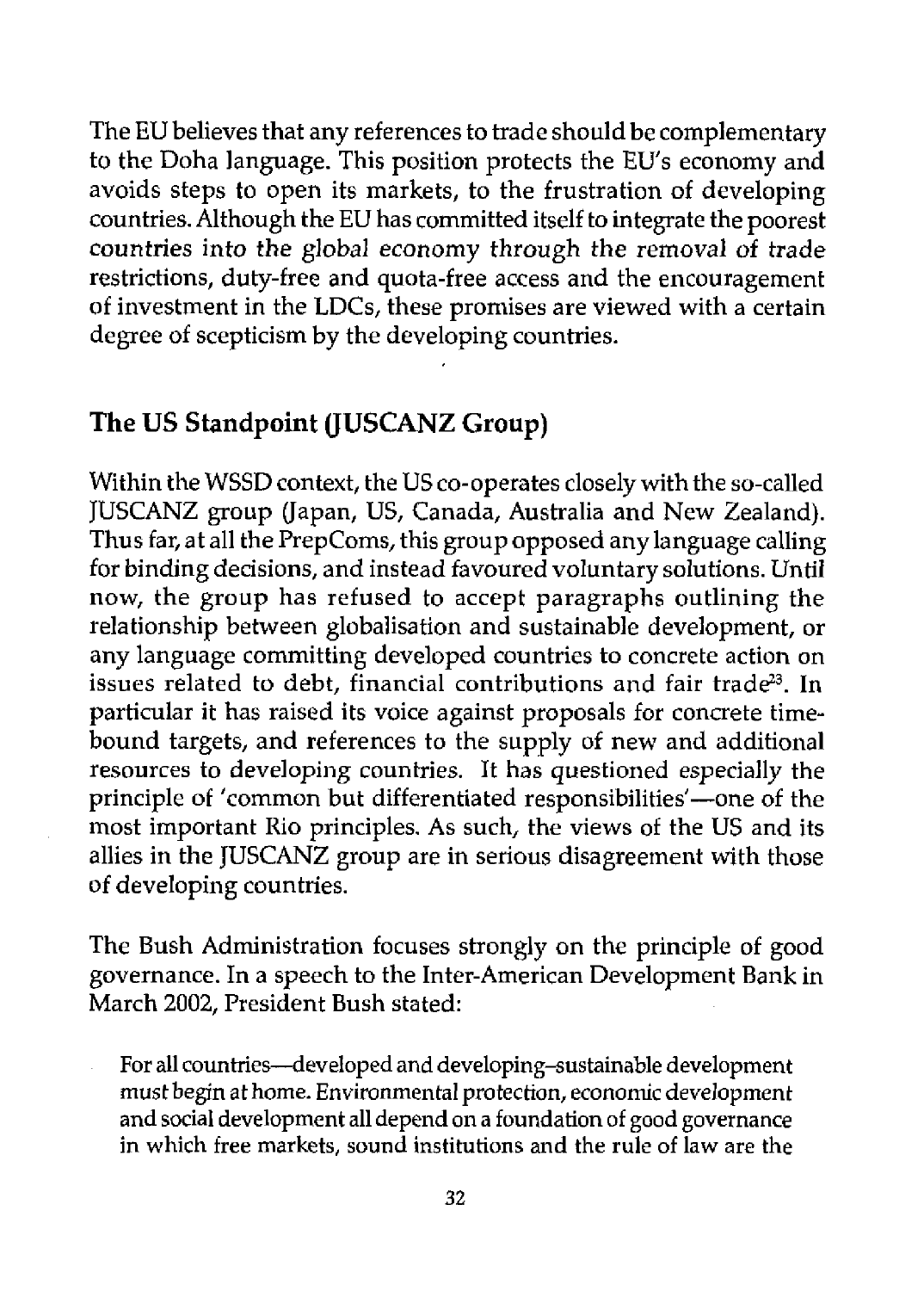norm. Sustainable development cannot be achieved in an atmosphere where corruption runs deep, private property is unprotected, markets are closed and private contracts are unenforceable.

Good governance and democracy, while two sides of the same development coin, must also be seen to be applied uniformly, if they are to be effective, for example, on OECD companies operating abroad and at home. These concerns are moot given not only the role played by multinationals in emerging markets, but the collapse amidst scandal of major corporations such as Enron and Worldcom.

#### **The G-77 View**

The G-77 (and China) is the group of developing countries which cooperates within the UN system. They are united in their commitment to achieving the broader goals set by the World Summit agenda, such as eradication of poverty and natural resources management. They agree on the need both for practical and action-orientated outcomes for the WSSD and the importance globally of the implementation of sustainable development programmes within time-frames. On the economic side, objectives include:

- support of the implementation of the Doha WTO Ministerial and Monterrey outcomes;
- new and additional resources to assist implementation; and
- better and increased access to developed country markets.

The EU evinces a more sympathetic attitude towards the G-77 arguments, while the JUSCANZ group, more emphatic in its opposition than the EU, opposes any initiative that goes beyond Doha and Monterrey. Instead, they highlight linkages between trade and environment, and advocate effective national policies rather than ODA for developing countries.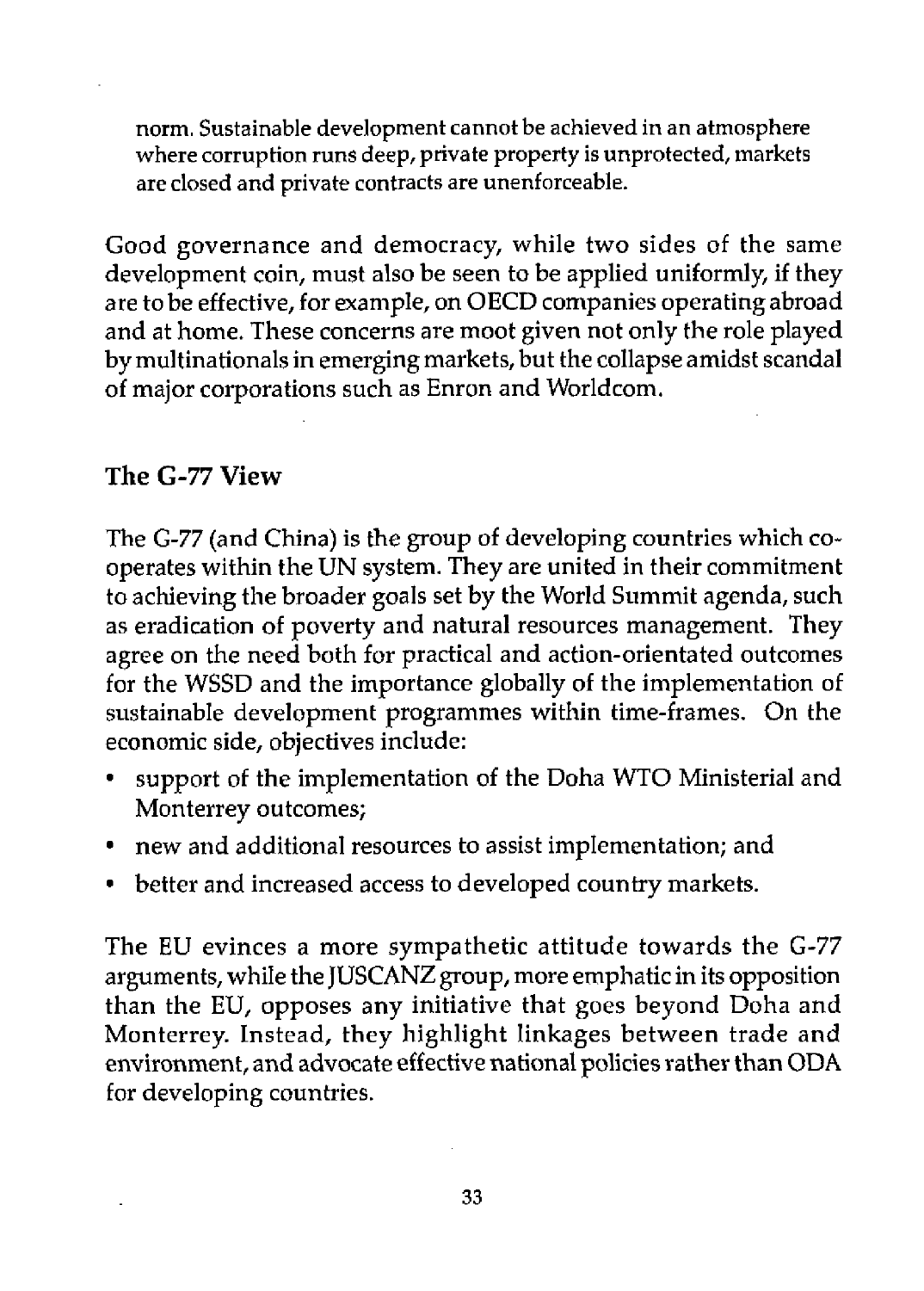However, this Group, because of its loose composition, also has its own problems. For example, the G-77 contains the two 'threshold powers' (India and Pakistan) who have a history of divided opinions. Members differ on such issues as energy, on post-Bali processes and on implementation plans. However, some of the logistical and leadership problems experienced by the G-77, seem to have been resolved, following the intervention of the South African government on various occasions.

#### **Pretoria's Position**

South Africa will need to articulate its own position clearly, both as the host and as a key G-77 member. Simultaneously it needs to negotiate with EU countries and the JUSCANZ group on their positions to ensure a positive outcome for the WSSD. The eradication of poverty is the first priority on its agenda. In his address to the Business Leadership Forum on 29 April 2002, the Minister of Environmental Affairs and Tourism, Valli Moosa, reiterated the view that growing poverty and inequality are the greatest threats to sustainable development.

The single-most important threat to sustainable development globally is poverty and the widening gap between the rich and the desperately poor. This is not only a threat to poor nations but also to wealthy nations as the instability, conflict, disease and environmental degradation associated with poverty threaten the overall socio-economic status of our planet. South Africa would like to therefore submit for consideration 'the eradication of poverty as the key to sustainable development' as the Summit theme-If we are to give effect to a new vision of a sustainable global economy, WSSD must adopt a concrete, pragmatic and accelerated Programme of Action for the implementation of the targets endorsed by the leaders of the World's nations in the Millennium Declaration.

<sup>&#</sup>x27;G-8 Nepad response disappoints Africans', *Business Day,* 28 June 2002.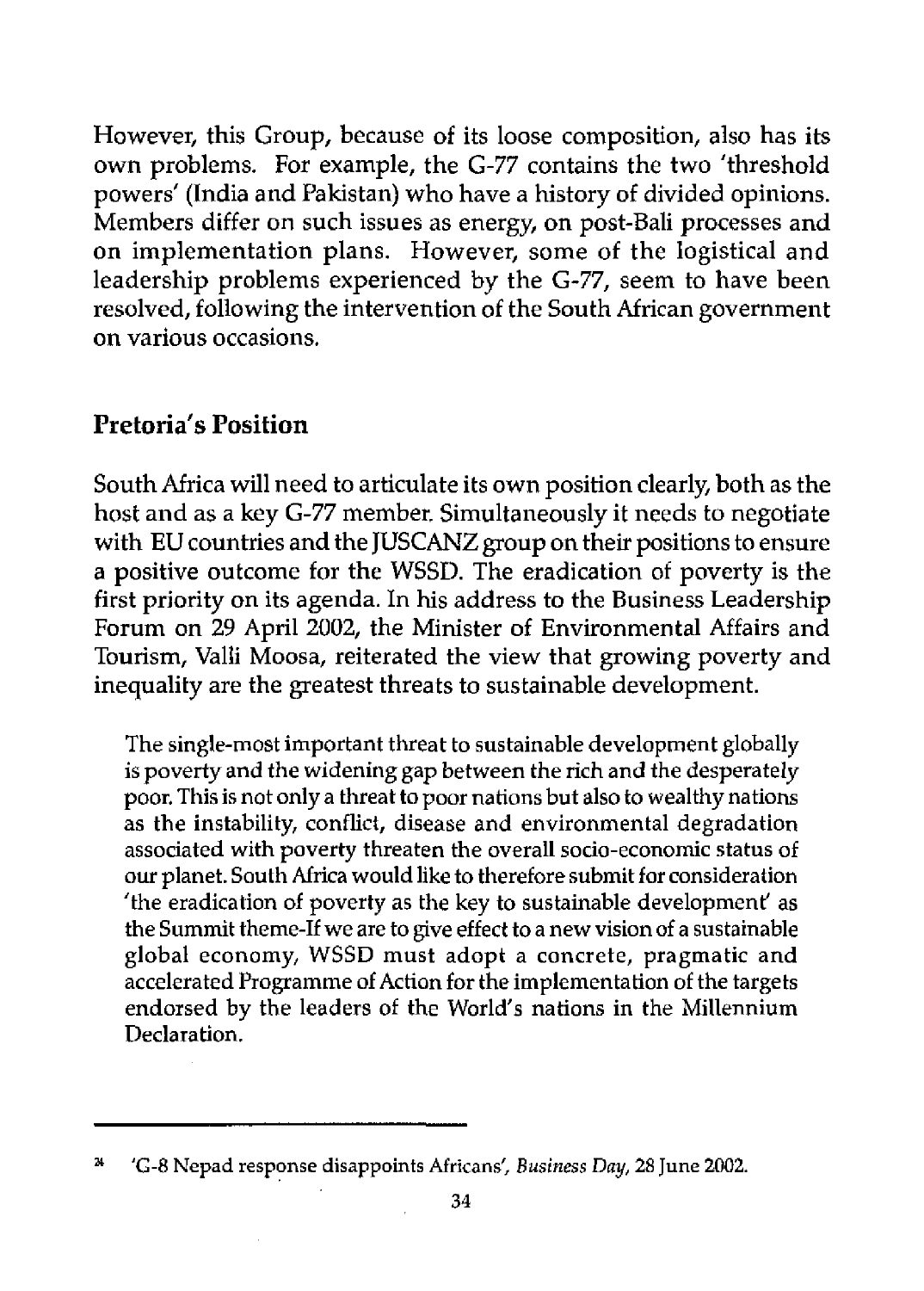The issue of communicable diseases will also feature prominently on South Africa's agenda. HIV/AIDS poses a serious threat to sustainable development and the South African government's view is that as such, plans of action to deal with the pandemic should be incorporated in the overall poverty eradication, sustainable development and economic growth strategies.

Another issue is the effective creation of global partnerships between government, business and civil society. The government is of the opinion that the global programme of action could be implemented more successfully through such partnerships. NEPAD will probably be presented to the WSSD as a model for such partnerships on a regional level, as it addresses core issues that are of global concern, such as economic growth and development, good governance, the elimination of corruption and the facilitation of peace, democracy and economic stability.

However, the reaction of the G-8 countries at their Summit in Kananaskis, Canada, in June 2002, does not bode well for the acceptance of NEPAD as a model for partnership and sharing at the WSSD. In response to NEPAD, G-8 countries adopted the Africa Action Plan, which pledged that an extra \$6 billion a year would be given to Africa by 2006. African countries expressed dissatisfaction with this amount and stated that the Plan, although it would be helpful in reversing declining aid flows, had not gone far enough to address issues of sustainable development. The Plan gives general directives on NEPAD, and states that each individual member of the G-8 should decide upon assistance independently.<sup>24</sup>

See http://www.worldsummit2002.org/guide/whois.htm. 25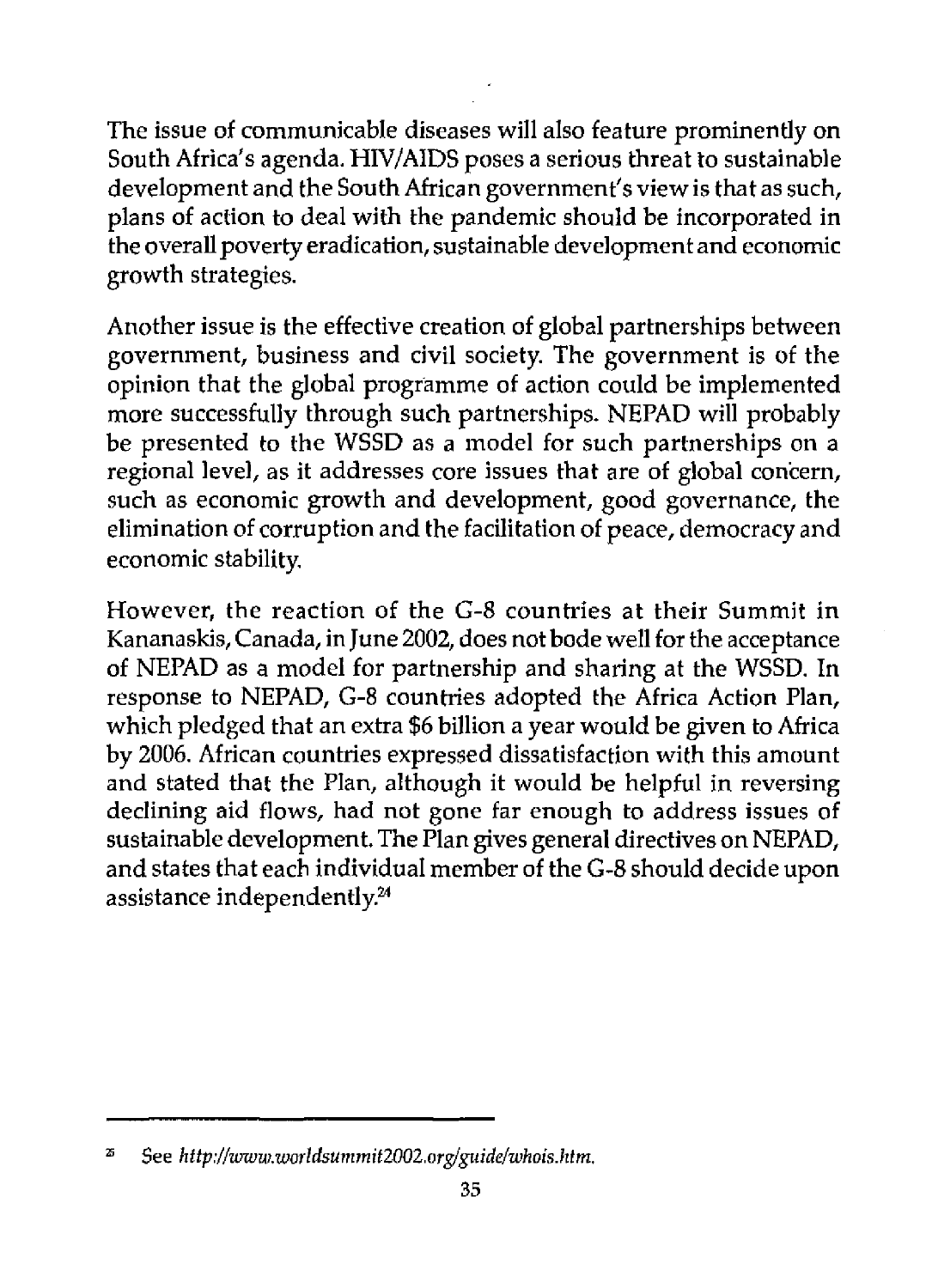#### **The Role of Civil Society**

Civil society will have the opportunity to air their opinions on sustainable development topics at the Summit. Preparations are in place for multi-stakeholder dialogues to take place between governments and NGOs on a wide range of issues. This will provide NGOs with the opportunity to discuss their concerns with governments, thereby enhancing the intergovernmental process. On the other hand, it also provides NGOs with the opportunity to make meaningful inputs into the intergovernmental decision-making process. NGOs were afforded the opportunity to participate in all PrepCom meetings prior to the WSSD.

#### Other Challenges for the Johannesburg Summit

The onus of ensuring the successful outcome of the WSSD rests largely on the shoulders of the South African government. This puts a high degree of responsibility on the country's leaders. The successful negotiation of the Draft Implementation Plan and the Political Declaration at the Summit, would give South Africa the confidence it needs after the unsuccessful outcome of the World Conference Against Racism (WCAR) Conference in Durban in 2001.

Shortly after the failure of PrepCom 4, President Thabo Mbeki publicly declared that he and his government were ready to engage in negotiations and informal consultations to ensure the successful outcome of the Summit and that of reaching consensus on the Draft Plan of Implementation, which could not be finalised in Bali. Several bilateral meetings have already taken place. For example, Presidents Mbeki and Cardoso from Brazil, together with the Swedish Prime Minister, Goran Persson, met at the 'Transfer of the Torch' ceremony on 25 June 2002 in Rio de Janeiro. At the FAO Food Summit in Rome, UN Secretary-General Kofi Annan also held talks with the South African president to discuss problems related to the WSSD, and possible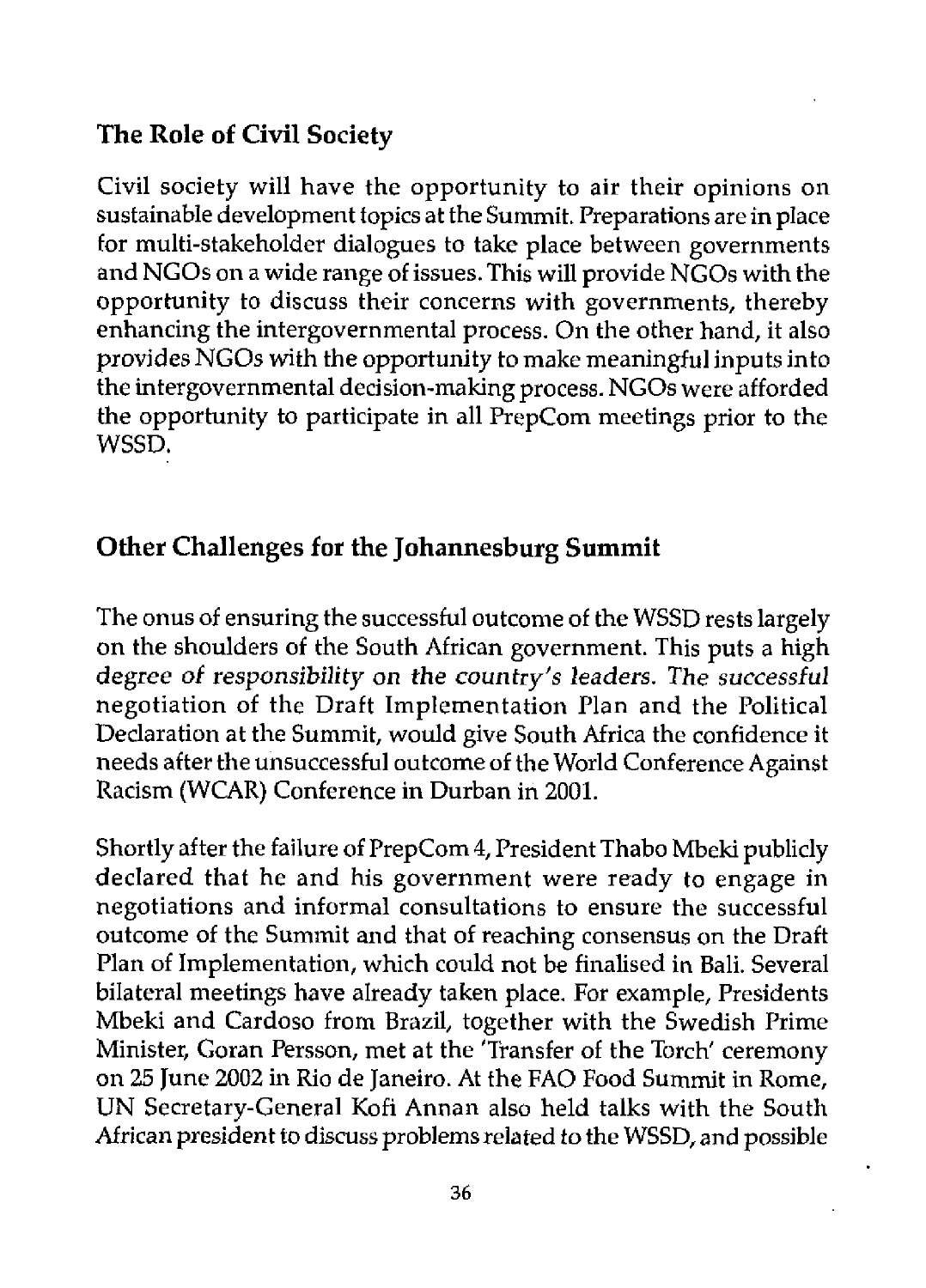outcomes. Many more meetings are scheduled to take place before the start of the Summit.

Pre-meetings in New York at the United Nations are also focused on achieving a successful outcome and considerable progress has already been made. As a result of a meeting on 18 July 2002 in New York at the request of President Mbeki, the gap between the many divergent positions on consensus language appears to have narrowed significantly. Also, agreement seems to have been reached on issues related to the interpretation of the Rio Principles and the articulation of progress achieved at the WTO Doha meeting in November 2001 and Monterrey Conference in March 2002.

Another challenge relates to the role that the South African government will play as host and facilitator. The outcome of the WSSD is highly dependent upon the way in which South Africa directs negotiations, and the 'diplomatic deals' it can conclude before and during the WSSD. It is also a question of prestige that South Africa should demonstrate it can both host a conference of this magnitude and steer an international process to a successful conclusion.

There are different views and opinions on what the outcome of the WSSD will be. In general, mention is made of so-called 'Type 1 and Type 2' outcomes. Type 1 outcomes (obligatory) refer to new commitments and directions for the implementation of sustainable development projects, and partnership initiatives for specific actions. Type 2 outcomes (voluntary) include partnership agreements between some states and or/stakeholders as part of the official outcome of the Summit. There are, as yet, no criteria for Type 2 outcomes.<sup>25</sup> Providing a strategy where frameworks and criteria are included to ensure a positive outcome, poses another challenge to South Africa.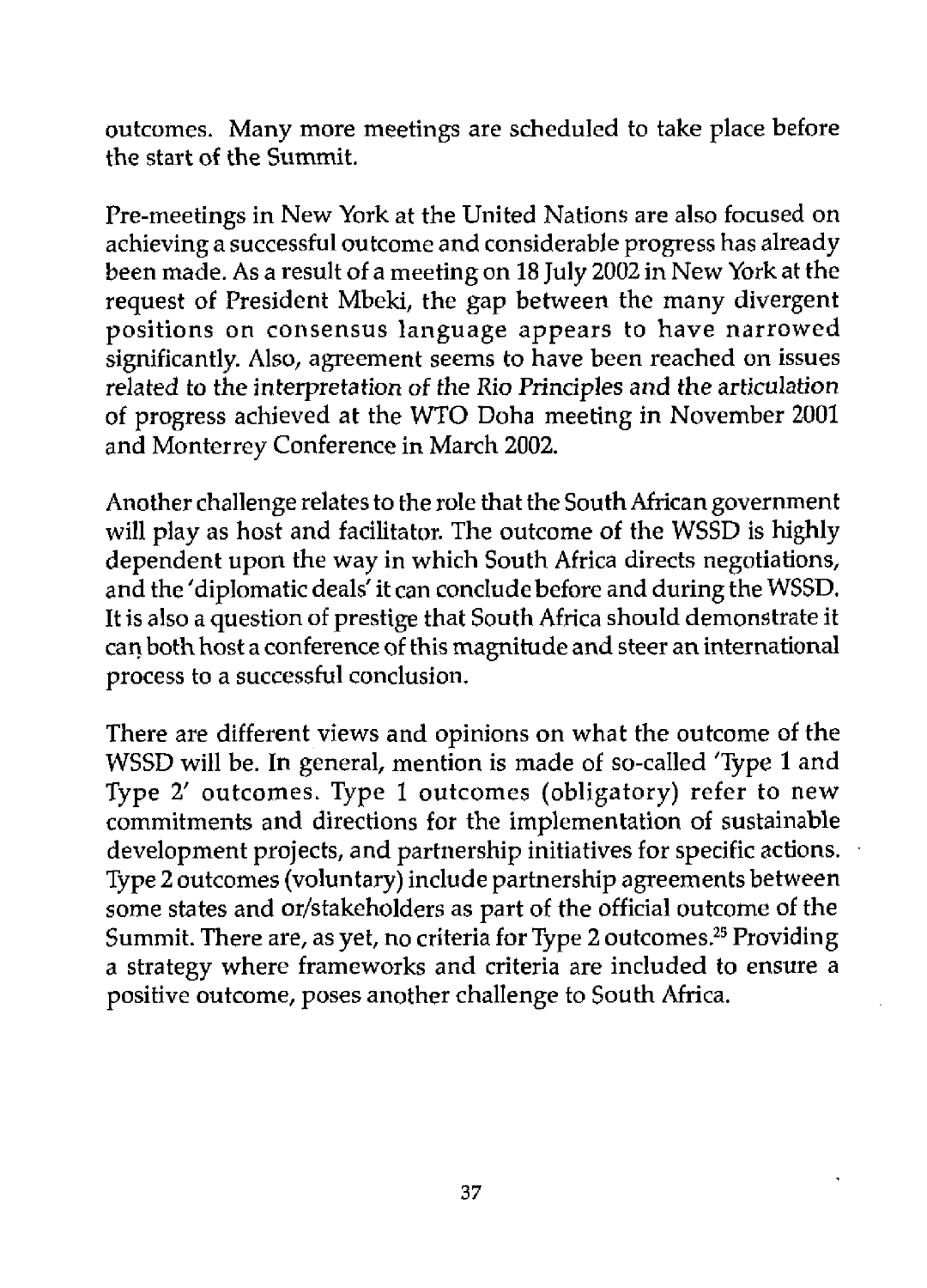The government decided to adopt the so-called 'Friends of the Chair' concept, in which like-minded countries assist the Chairman of the conference to work with others towards an acceptable text. This is a multilateral technique that was applied to great effect in the negotiations on the Protocol to the Biological Weapons Convention. In the case of the WSSD it might again prove successful.

Delegates are currently cautiously optimistic that consensus on the Draft Plan of Implementation will be reached. The Chairman's Paper, which was compiled after Bali, serves as a guideline to what can be expected. Topics are combined under the headings of eradication of poverty, unsustainable patterns of consumption of natural resources and the need to harness globalisation in the quest for sustainable development. Currently, the Paper does not focus on time-bound frameworks and targets, but the South African government has committed itself to ensure that such goals are set.

The worst-case scenario is the failure of the WSSD to reach an outcome reflecting consensus among all participants, as for example happened at WCAR in Durban in 2001. This is a possibility that cannot be ignored. The consequences of this for sustainable development could be severe.

#### Conclusion

The eyes of the world will be fixed on Johannesburg during the WSSD. It is clear that this meeting will be a difficult one, not least because of the possibility of disruptive NGO action in and around the Summit. The WSSD aims not only to review Agenda 21, but to steer sustainable development into a new phase. It seems likely that the WSSD will focus on trade and financial mechanisms rather than on technicalities related to environmental protection and sustainable management of resources.

At the heart of the problems facing the WSSD in Johannesburg, lies the impasse at the Preparatory Committee Meeting of the WSSD in Bali in May this year. No consensus could be reached on crucial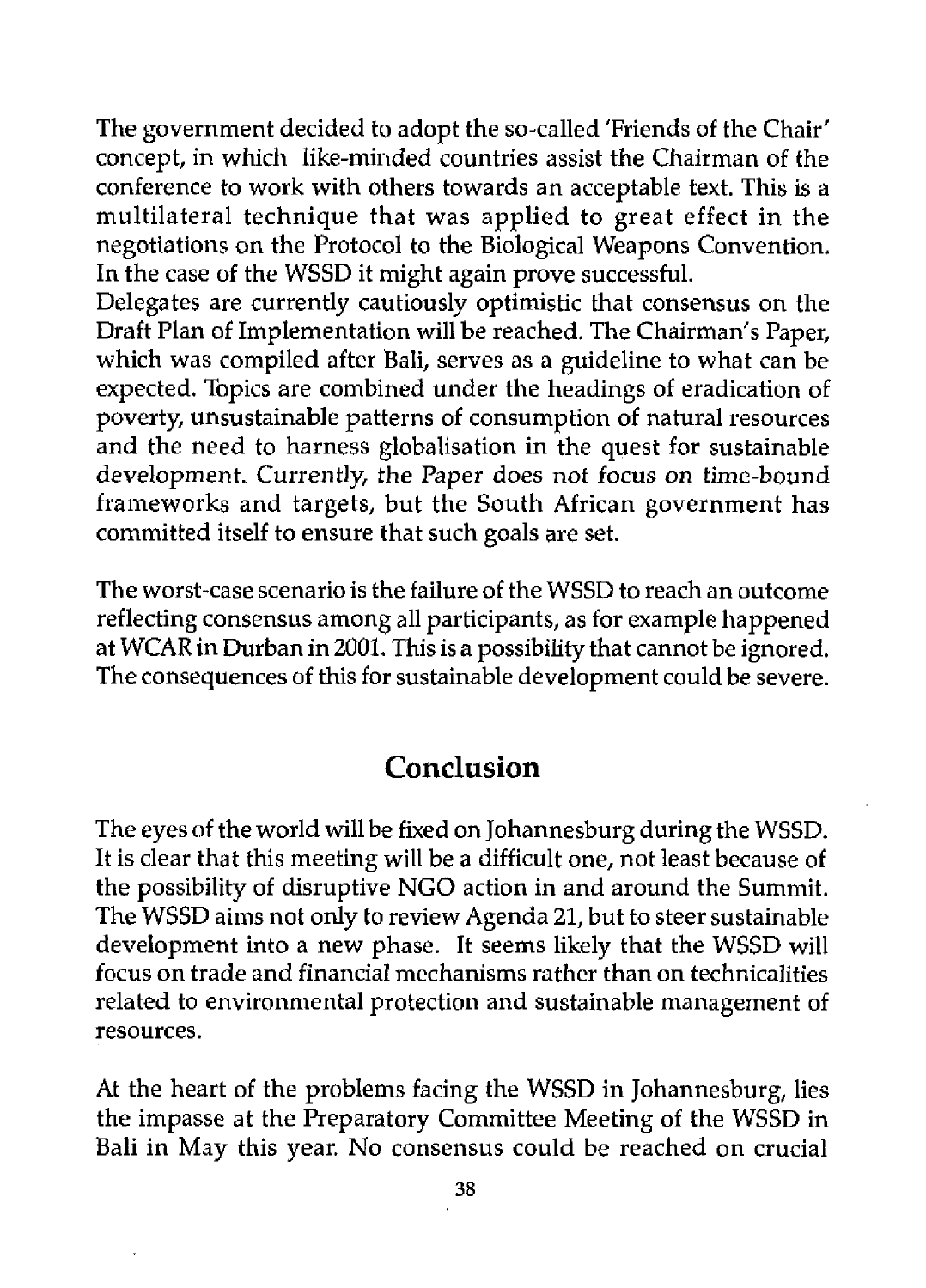elements of the 'Draft Plan of Implementation of the WSSD', which will form the working document for the Summit. The issues at stake relate to the differences in approach between the industrialised/ developed countries on the one hand and the developing countries on the other. They resolve around the means of trade and finance implementation, good governance, time-bound frameworks for the future implementation of Agenda 21 and the important Rio principle of 'common but differentiated responsibilities'.

Progress regarding sustainable development has not been as successful as many had hoped for, partly because of the long period of revision since Rio. New forms of review should also be introduced at the Johannesburg Summit to make the implementation of sustainable development issues more practical, with a shorter timeframe. The example set by systems such as the Nuclear Non-Proliferation Treaty (NPT), where a PrepCom takes place annually to prepare for the Review Conferences every five years, might be applicable to the sustainable development debate.

The success of the WSSD will hinge on the ability of nations and participants alike to find ways to bridge developmental differences and to forge workable solutions to what are, ultimately, common global challenges. The challenge is for participants, many of whom will no longer be in office at Johannesburg  $+ 10$  to find the political will to put their developmental promises into practice.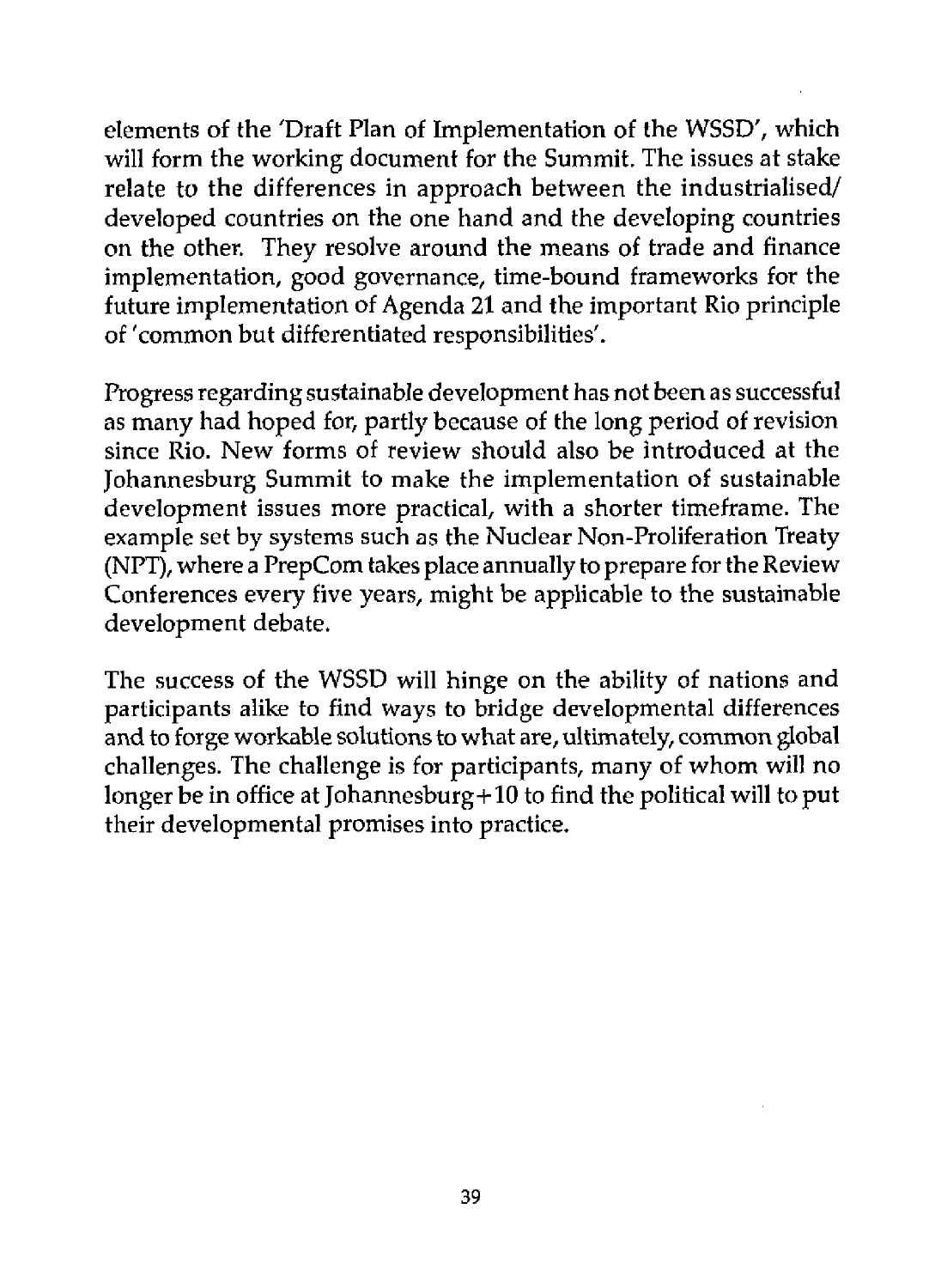### Acronyms

 $\hat{\boldsymbol{\epsilon}}$ 

| <b>CAP</b>     | Common Agricultural Policy of the European Union                                   |
|----------------|------------------------------------------------------------------------------------|
| <b>CITES</b>   | Convention on International Trade in<br>Endangered Species of Wild Fauna and Flora |
| <b>CSD</b>     | Commission on Sustainable Development                                              |
| <b>ECOSOC</b>  | Economic and Social Council of the United Nations                                  |
| EU             | European Union                                                                     |
| FCCC           | Framework Convention on Climate Change                                             |
| <b>FDI</b>     | Foreign Direct Investment                                                          |
| <b>GEF</b>     | Global Environment Facility                                                        |
| <b>IDA</b>     | <b>International Development Association</b>                                       |
| IMF            | <b>International Monetary Fund</b>                                                 |
| <b>JUSCANZ</b> | Japan, United States, Canada<br>and New Zealand coalition                          |
| <b>LDCs</b>    | <b>Least Developed Countries</b>                                                   |
| <b>MEA</b>     | Multilateral Environmental Agreements                                              |
| <b>NEPAD</b>   | New Partnership of Africa's Development                                            |
| <b>ODA</b>     | <b>Official Development Assistance</b>                                             |
| UN             | <b>United Nations</b>                                                              |

l,